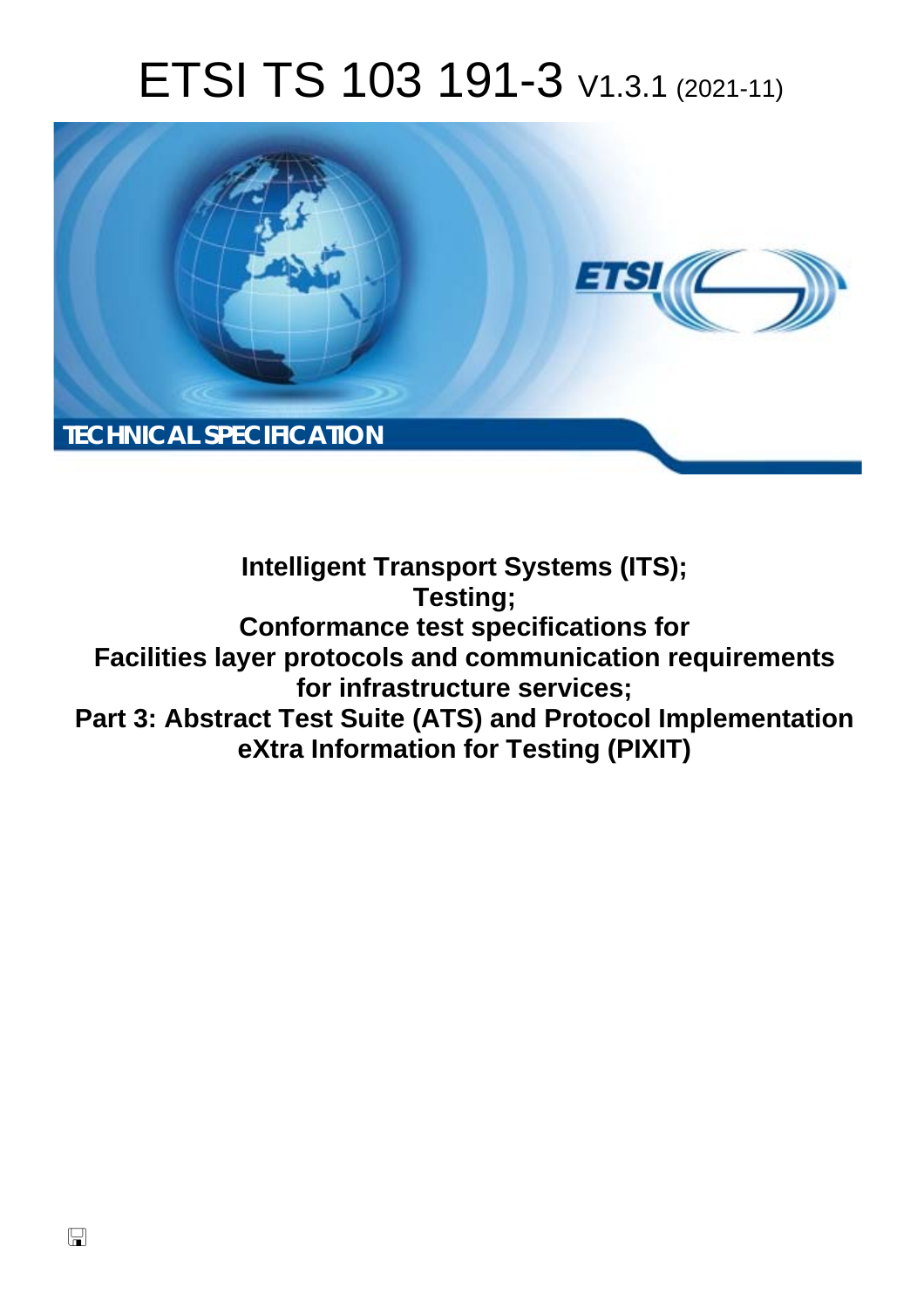Reference RTS/ITS-001945

Keywords ATS, ITS, PIXIT, testing

#### *ETSI*

650 Route des Lucioles F-06921 Sophia Antipolis Cedex - FRANCE

Tel.: +33 4 92 94 42 00 Fax: +33 4 93 65 47 16

Siret N° 348 623 562 00017 - APE 7112B Association à but non lucratif enregistrée à la Sous-Préfecture de Grasse (06) N° w061004871

#### *Important notice*

The present document can be downloaded from: <http://www.etsi.org/standards-search>

The present document may be made available in electronic versions and/or in print. The content of any electronic and/or print versions of the present document shall not be modified without the prior written authorization of ETSI. In case of any existing or perceived difference in contents between such versions and/or in print, the prevailing version of an ETSI deliverable is the one made publicly available in PDF format at [www.etsi.org/deliver](http://www.etsi.org/deliver).

Users of the present document should be aware that the document may be subject to revision or change of status. Information on the current status of this and other ETSI documents is available at <https://portal.etsi.org/TB/ETSIDeliverableStatus.aspx>

If you find errors in the present document, please send your comment to one of the following services: <https://portal.etsi.org/People/CommiteeSupportStaff.aspx>

#### *Notice of disclaimer & limitation of liability*

The information provided in the present deliverable is directed solely to professionals who have the appropriate degree of experience to understand and interpret its content in accordance with generally accepted engineering or other professional standard and applicable regulations.

No recommendation as to products and services or vendors is made or should be implied.

No representation or warranty is made that this deliverable is technically accurate or sufficient or conforms to any law and/or governmental rule and/or regulation and further, no representation or warranty is made of merchantability or fitness for any particular purpose or against infringement of intellectual property rights.

In no event shall ETSI be held liable for loss of profits or any other incidental or consequential damages.

Any software contained in this deliverable is provided "AS IS" with no warranties, express or implied, including but not limited to, the warranties of merchantability, fitness for a particular purpose and non-infringement of intellectual property rights and ETSI shall not be held liable in any event for any damages whatsoever (including, without limitation, damages for loss of profits, business interruption, loss of information, or any other pecuniary loss) arising out of or related to the use of or inability to use the software.

#### *Copyright Notification*

No part may be reproduced or utilized in any form or by any means, electronic or mechanical, including photocopying and microfilm except as authorized by written permission of ETSI. The content of the PDF version shall not be modified without the written authorization of ETSI.

The copyright and the foregoing restriction extend to reproduction in all media.

© ETSI 2021. All rights reserved.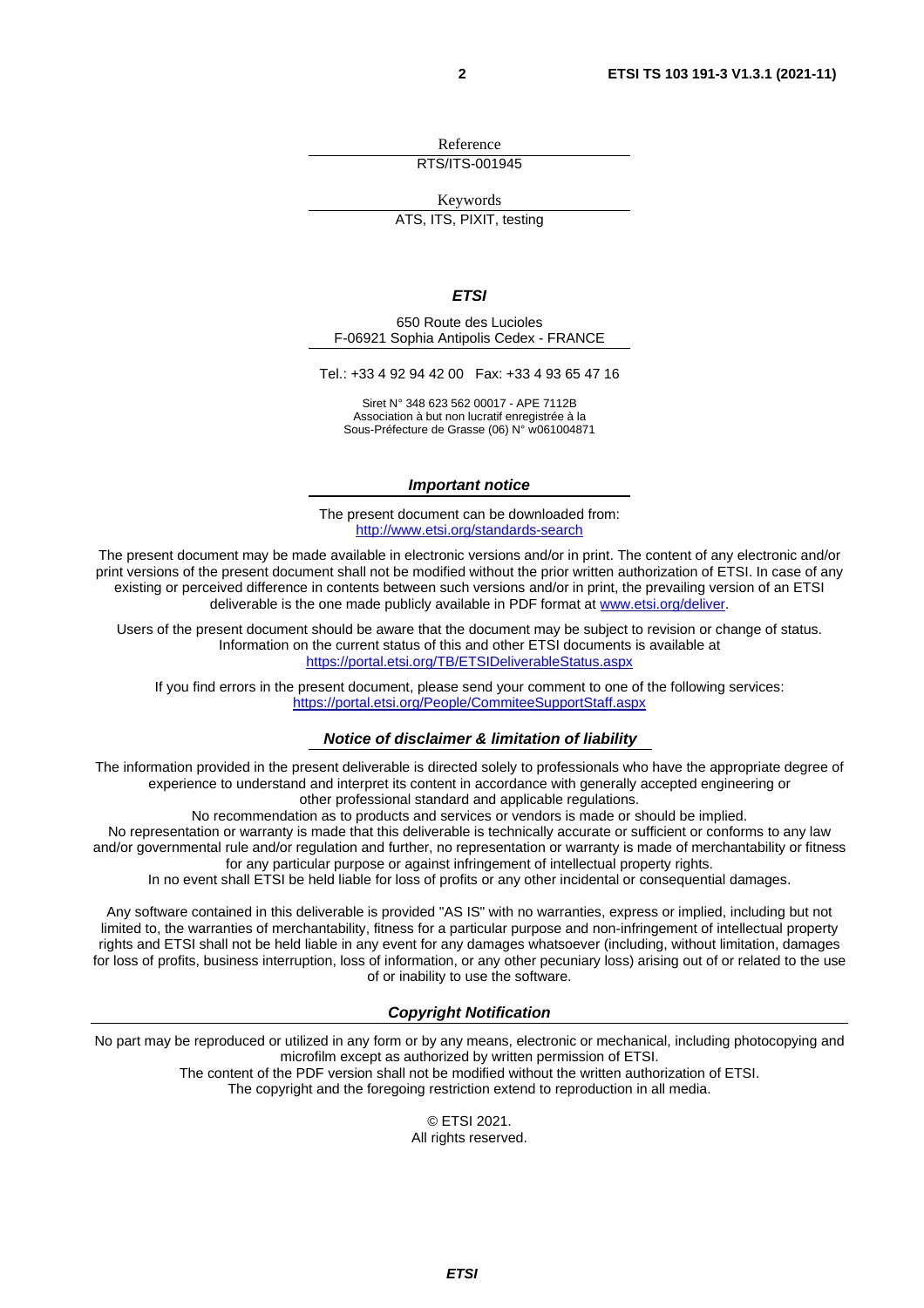# Contents

| 1            |                             |  |
|--------------|-----------------------------|--|
| 2            |                             |  |
| 2.1          |                             |  |
| 2.2          |                             |  |
| 3            |                             |  |
| 3.1          |                             |  |
| 3.2          |                             |  |
| 3.3          |                             |  |
|              |                             |  |
| 4            |                             |  |
| 4.1<br>4.2   |                             |  |
| 4.3          |                             |  |
| 4.4          |                             |  |
| 4.4.1        |                             |  |
| 4.4.2        |                             |  |
| 4.4.2.1      |                             |  |
| 4.4.2.2      |                             |  |
| 4.4.3        |                             |  |
| 4.4.3.1      |                             |  |
| 4.4.3.2      |                             |  |
| 4.4.4        |                             |  |
| 4.4.4.1      |                             |  |
| 4.4.4.2      |                             |  |
| 4.4.5        |                             |  |
| 4.4.5.1      |                             |  |
| 4.4.5.2      |                             |  |
| 4.5          |                             |  |
| 4.6          |                             |  |
| 5            |                             |  |
|              |                             |  |
| 6            |                             |  |
| 6.1          |                             |  |
| 6.2<br>6.2.1 |                             |  |
| 6.2.1.1      |                             |  |
| 6.2.1.2      |                             |  |
| 6.2.2        |                             |  |
| 6.3          |                             |  |
| 6.3.1        |                             |  |
| 6.3.2        |                             |  |
| 6.3.3        |                             |  |
| 6.3.4        |                             |  |
| 6.3.5        |                             |  |
|              | <b>Annex A (normative):</b> |  |
| A.1          |                             |  |
|              |                             |  |
|              | <b>Annex B</b> (normative): |  |
| B.1          |                             |  |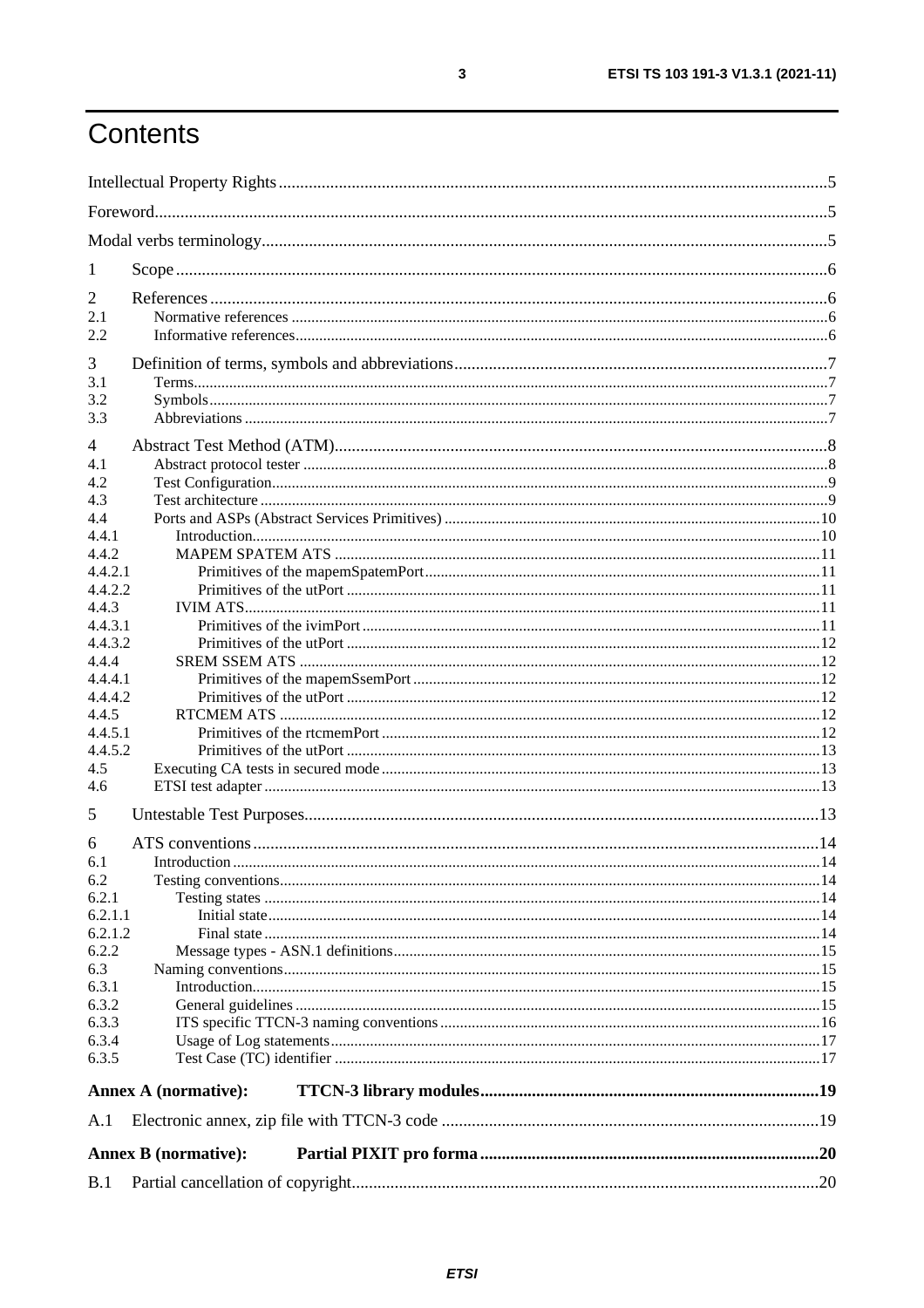| B.2                                                                                        |                             |  |
|--------------------------------------------------------------------------------------------|-----------------------------|--|
| B.3                                                                                        |                             |  |
| B.4                                                                                        |                             |  |
| B.5                                                                                        |                             |  |
| <b>B.6</b>                                                                                 |                             |  |
| B.7                                                                                        |                             |  |
| B.8<br><b>B.8.1</b><br><b>B.8.2</b><br>B.8.2.1<br>B.8.2.2<br>B.8.2.3<br>B.8.2.4<br>B.8.2.5 |                             |  |
|                                                                                            | <b>Annex C</b> (normative): |  |
| C.1                                                                                        |                             |  |
| C.2                                                                                        |                             |  |
| C.3<br>C.3.1<br>C.3.2<br>C.3.3<br>C.3.4<br>C.3.5                                           |                             |  |
| C.4                                                                                        |                             |  |
| C.5                                                                                        |                             |  |
| C.6                                                                                        |                             |  |
| C.7                                                                                        |                             |  |
| C.8                                                                                        |                             |  |
| C.9                                                                                        |                             |  |
|                                                                                            |                             |  |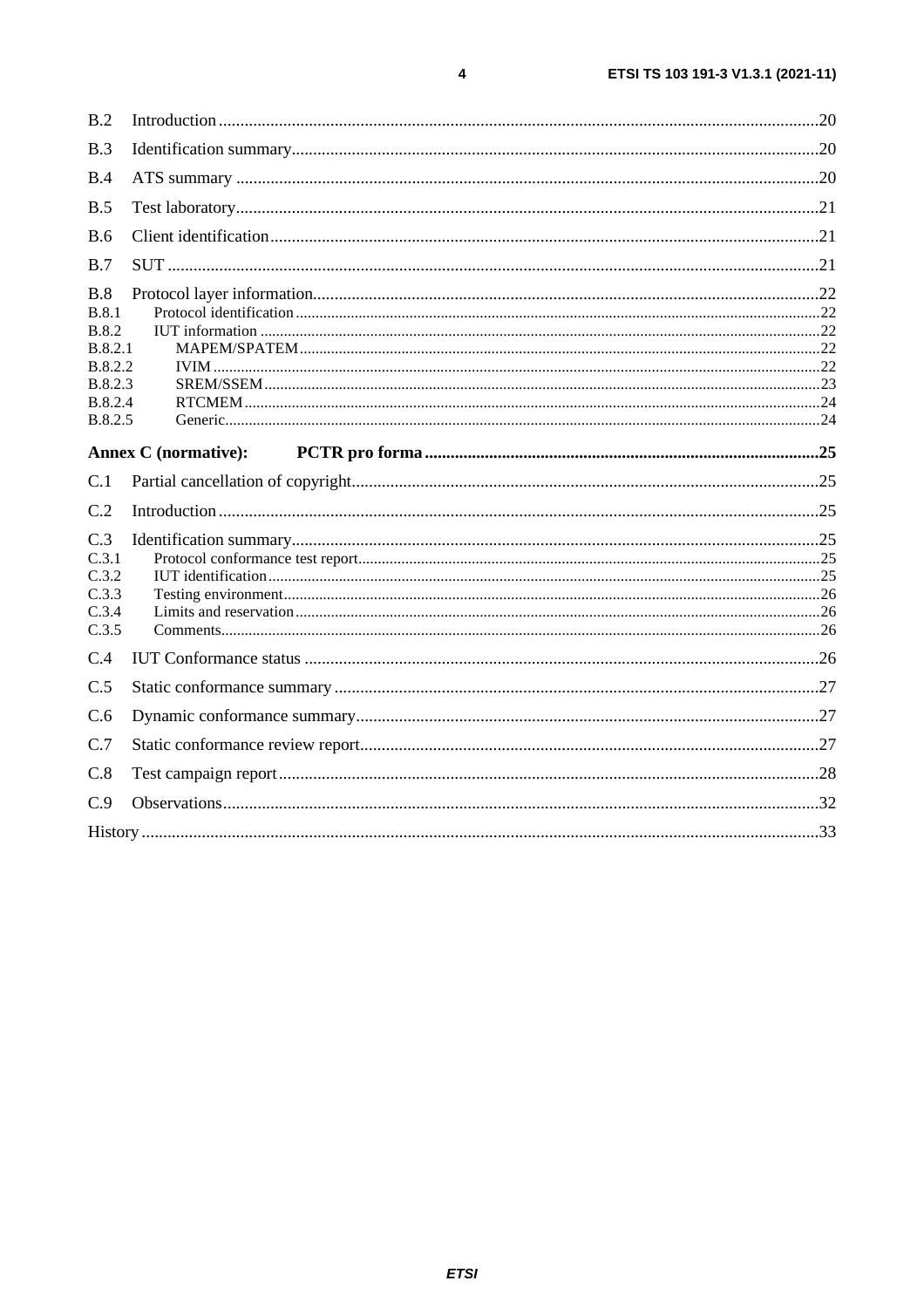# <span id="page-4-0"></span>Intellectual Property Rights

#### Essential patents

IPRs essential or potentially essential to normative deliverables may have been declared to ETSI. The declarations pertaining to these essential IPRs, if any, are publicly available for **ETSI members and non-members**, and can be found in ETSI SR 000 314: *"Intellectual Property Rights (IPRs); Essential, or potentially Essential, IPRs notified to ETSI in respect of ETSI standards"*, which is available from the ETSI Secretariat. Latest updates are available on the ETSI Web server (<https://ipr.etsi.org/>).

Pursuant to the ETSI Directives including the ETSI IPR Policy, no investigation regarding the essentiality of IPRs, including IPR searches, has been carried out by ETSI. No guarantee can be given as to the existence of other IPRs not referenced in ETSI SR 000 314 (or the updates on the ETSI Web server) which are, or may be, or may become, essential to the present document.

#### **Trademarks**

The present document may include trademarks and/or tradenames which are asserted and/or registered by their owners. ETSI claims no ownership of these except for any which are indicated as being the property of ETSI, and conveys no right to use or reproduce any trademark and/or tradename. Mention of those trademarks in the present document does not constitute an endorsement by ETSI of products, services or organizations associated with those trademarks.

**DECT™**, **PLUGTESTS™**, **UMTS™** and the ETSI logo are trademarks of ETSI registered for the benefit of its Members. **3GPP™** and **LTE™** are trademarks of ETSI registered for the benefit of its Members and of the 3GPP Organizational Partners. **oneM2M™** logo is a trademark of ETSI registered for the benefit of its Members and of the oneM2M Partners. **GSM**® and the GSM logo are trademarks registered and owned by the GSM Association.

### Foreword

This Technical Specification (TS) has been produced by ETSI Technical Committee Intelligent Transport Systems (ITS).

The present document is part 3 of a multi-part deliverable covering Conformance test specifications for Facilities layer protocols and communication requirements for infrastructure services as identified below:

Part 1: "Test requirements and Protocol Implementation Conformance Statement (PICS) pro forma";

Part 2: "Test Suite Structure and Test Purposes (TSS & TP)";

#### **Part 3: "Abstract Test Suite (ATS) and Protocol Implementation eXtra Information for Testing (PIXIT)".**

The development of ITS test specifications follows the guidance provided in the ETSI EG 202 798 [\[i.1\]](#page-6-0). Therefore, the ATS documentation outlined in the present document is also based on the guidance provided in ETSI EG 202 798 [\[i.1\]](#page-6-0).

# Modal verbs terminology

In the present document "**shall**", "**shall not**", "**should**", "**should not**", "**may**", "**need not**", "**will**", "**will not**", "**can**" and "**cannot**" are to be interpreted as described in clause 3.2 of the [ETSI Drafting Rules](https://portal.etsi.org/Services/editHelp!/Howtostart/ETSIDraftingRules.aspx) (Verbal forms for the expression of provisions).

"**must**" and "**must not**" are **NOT** allowed in ETSI deliverables except when used in direct citation.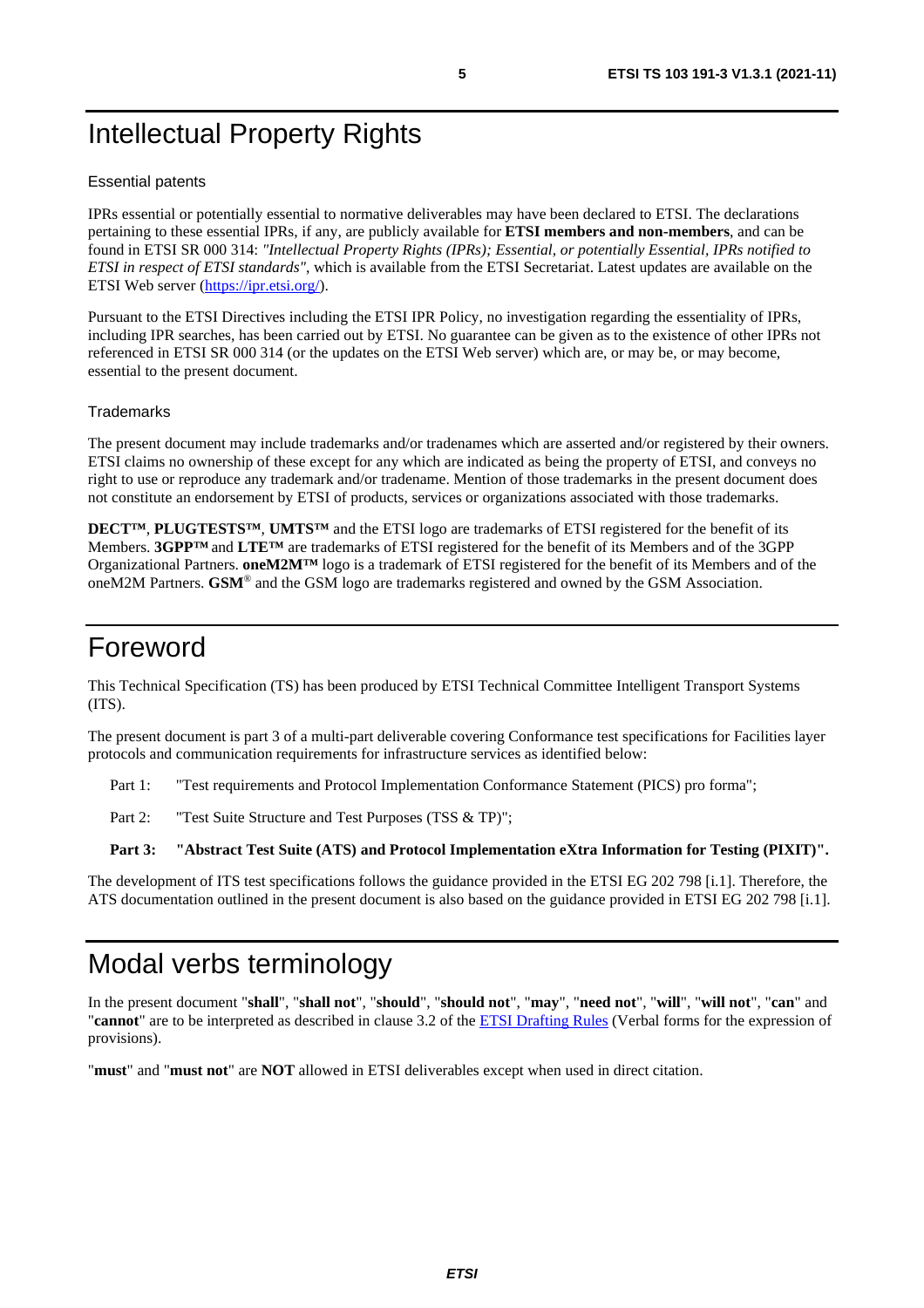# <span id="page-5-0"></span>1 Scope

The present document contains the Abstract Test Suite (ATS) for MAPEM-SPATEM, IVIM, SREM-SSEM and RTCMEM as defined in ETSI TS 103 301 [1] in compliance with the relevant requirements and in accordance with the relevant guidance given in ISO/IEC 9646-7 [\[i.7](#page-6-0)].

The objective of the present document is to provide a basis for conformance tests for MAPEM-SPATEM, IVIM, SREM-SSEM and RTCMEM equipment giving a high probability of interoperability between different manufacturers' equipment.

The ISO standards for the methodology of conformance testing (ISO/IEC 9646-1 [\[i.4\]](#page-6-0) and ISO/IEC 9646-2 [\[i.5](#page-6-0)]) as well as the ETSI rules for conformance testing (ETSI ETS 300 406 [\[i.8](#page-6-0)]) are used as a basis for the test methodology.

# 2 References

### 2.1 Normative references

References are either specific (identified by date of publication and/or edition number or version number) or non-specific. For specific references, only the cited version applies. For non-specific references, the latest version of the referenced document (including any amendments) applies.

Referenced documents which are not found to be publicly available in the expected location might be found at <https://docbox.etsi.org/Reference>.

NOTE: While any hyperlinks included in this clause were valid at the time of publication, ETSI cannot guarantee their long term validity.

The following referenced documents are necessary for the application of the present document.

| $[1]$ | ETSI TS 103 301 (V1.3.1): "Intelligent Transport Systems (ITS); Vehicular Communications;<br>Basic Set of Applications; Facilities layer protocols and communication requirements for<br>infrastructure services".                                                                                            |
|-------|---------------------------------------------------------------------------------------------------------------------------------------------------------------------------------------------------------------------------------------------------------------------------------------------------------------|
| $[2]$ | ISO/TS 19091-2019: "Intelligent transport systems - Cooperative ITS - Using V2I and I2V<br>communications for applications related to signalized intersections".                                                                                                                                              |
| $[3]$ | ISO/TS 19321-2020: "Intelligent transport systems - Cooperative ITS - Dictionary of in-vehicle<br>information (IVI) data structures".                                                                                                                                                                         |
| $[4]$ | ETSI TS 103 191-1 (V1.3.1): "Intelligent Transport Systems (ITS); Testing; Conformance test<br>specifications for Facilities layer protocols and communication requirements for infrastructure<br>services; Part 1: Test requirements and Protocol Implementation Conformance Statement (PICS)<br>pro forma". |
| $[5]$ | ETSI TS 103 191-2 (V1.3.1): "Intelligent Transport Systems (ITS); Testing; Conformance test<br>specifications for Facilities layer protocols and communication requirements for infrastructure<br>services; Part 2: Test Suite Structure and Test Purposes (TSS & TP)".                                       |
| [6]   | ETSI TS 102 894-2 (V1.3.1): "Intelligent Transport Systems (ITS); Users and applications<br>requirements; Part 2: Applications and facilities layer common data dictionary".                                                                                                                                  |

### 2.2 Informative references

References are either specific (identified by date of publication and/or edition number or version number) or non-specific. For specific references, only the cited version applies. For non-specific references, the latest version of the referenced document (including any amendments) applies.

NOTE: While any hyperlinks included in this clause were valid at the time of publication, ETSI cannot guarantee their long term validity.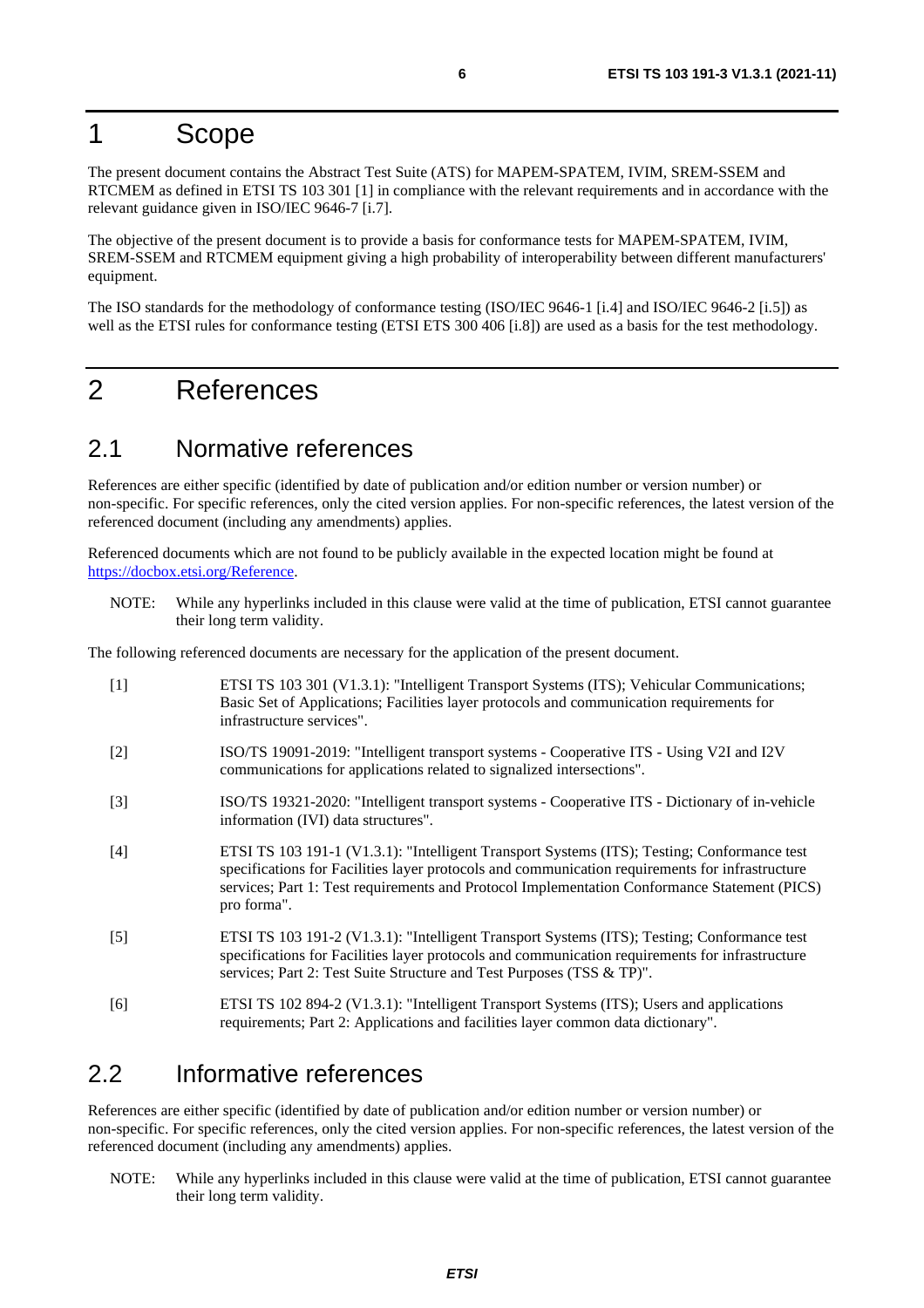<span id="page-6-0"></span>The following referenced documents are not necessary for the application of the present document but they assist the user with regard to a particular subject area.

| [i.1] | ETSI EG 202 798 (V1.1.1): "Intelligent Transport Systems (ITS); Testing; Framework for |
|-------|----------------------------------------------------------------------------------------|
|       | conformance and interoperability testing".                                             |

- [i.2] ETSI TS 103 096-3 (V1.3.1): "Intelligent Transport Systems (ITS); Testing; Conformance test specifications for ITS Security; Part 3: Abstract Test Suite (ATS) and Protocol Implementation eXtra Information for Testing (PIXIT)".
- [i.3] ETSI TR 103 099 (V1.4.1): "Intelligent Transport Systems (ITS); Architecture of conformance validation framework".
- [i.4] ISO/IEC 9646-1 (1994): "Information technology -- Open Systems Interconnection -- Conformance testing methodology and framework - Part 1: General concepts".
- [i.5] ISO/IEC 9646-2 (1994): "Information technology -- Open Systems Interconnection -- Conformance testing methodology and framework -- Part 2: Abstract Test Suite specification".
- [i.6] ISO/IEC 9646-6 (1994): "Information technology -- Open Systems Interconnection -- Conformance testing methodology and framework -- Part 6: Protocol profile test specification".
- [i.7] ISO/IEC 9646-7 (1995): "Information technology -- Open Systems Interconnection -- Conformance testing methodology and framework -- Part 7: Implementation Conformance Statements".
- [i.8] ETSI ETS 300 406 (1995): "Methods for testing and Specification (MTS); Protocol and profile conformance testing specifications; Standardization methodology".
- [i.9] ETSI ES 201 873-1 (V4.5.1): "Methods for Testing and Specification (MTS); The Testing and Test Control Notation version 3; Part 1: TTCN-3 Core Language".
- [i.10] ETSI ES 201 873-7 (V4.5.1): "Methods for Testing and Specification (MTS); The Testing and Test Control Notation version 3; Part 7: Using ASN.1 with TTCN-3".

# 3 Definition of terms, symbols and abbreviations

### 3.1 Terms

For the purposes of the present document, the terms given ETSI TS 103 301 [\[1](#page-5-0)], ISO/IEC 9646-1 [i.4] and in ISO/IEC 9646-7 [i.7] apply.

### 3.2 Symbols

Void.

### 3.3 Abbreviations

For the purposes of the present document, the following abbreviations apply:

| <b>Abstract Syntax Notation</b>          |
|------------------------------------------|
| <b>Abstract Services Primitives</b>      |
| <b>Abstract Test Method</b>              |
| <b>Abstract Test Suite</b>               |
| <b>Invalid Syntax or Behaviour Tests</b> |
| Valid Behaviour tests                    |
| <b>Certification Authority</b>           |
| Dedicated Short-Range Communications     |
| <b>ETSI</b> Standard                     |
|                                          |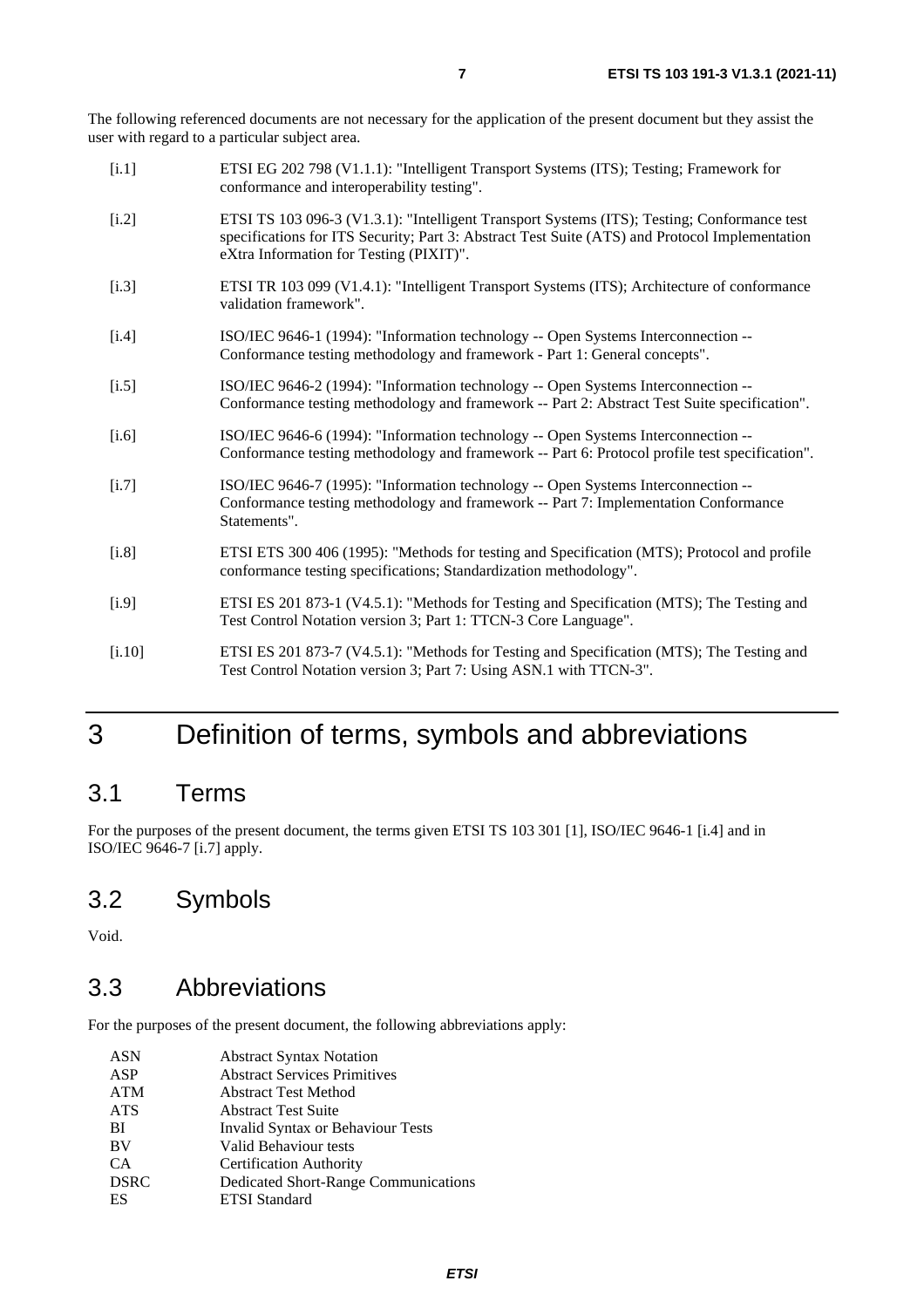<span id="page-7-0"></span>

| FA            | Facilities                                                    |
|---------------|---------------------------------------------------------------|
| <b>GNSS</b>   | Global Navigation Satellite System                            |
| <b>GPC</b>    | <b>GNSS Positioning Correction</b>                            |
| <b>IS</b>     | <b>Infrastructure Services</b>                                |
| <b>ISO</b>    | International Organization for Standardization                |
| <b>ITS</b>    | <b>Intelligent Transport Systems</b>                          |
| <b>IUT</b>    | <b>Implementation Under Test</b>                              |
| <b>IVI</b>    | Infrastructure to Vehicle Information                         |
| <b>IVIM</b>   | <b>IVI-Message</b>                                            |
| <b>MAPEM</b>  | MapData Messages                                              |
| <b>MTC</b>    | Main Test Component                                           |
| <b>PA</b>     | Plateform Adaptor                                             |
| <b>PCTR</b>   | Protocol Conformance Test Report                              |
| <b>PICS</b>   | Protocol Implementation Conformance Statement                 |
| <b>PIXIT</b>  | Partial Protocol Implementation eXtra Information for Testing |
| <b>PTC</b>    | <b>Parallel Test Component</b>                                |
| PX            | Pixit                                                         |
| <b>RLT</b>    | Road and Lane topology                                        |
| <b>RTCMEM</b> | Radio Technical Commission For Maritime Message               |
| <b>SA</b>     | System Adaptor                                                |
| <b>SAP</b>    | Service Access Point                                          |
| <b>SCS</b>    | <b>System Conformance Statement</b>                           |
| <b>SCTR</b>   | <b>System Conformance Test Report</b>                         |
| <b>SPATEM</b> | <b>Signal Phase And Timing Messages</b>                       |
| <b>SREM</b>   | <b>Signal Request Message</b>                                 |
| <b>SSEM</b>   | <b>Signal Response Message</b>                                |
| <b>SSP</b>    | <b>Service Specific Permissions</b>                           |
| <b>SUT</b>    | <b>System Under Test</b>                                      |
| TC            | <b>Test Case</b>                                              |
| <b>TLC</b>    | <b>Traffic Light Control</b>                                  |
| <b>TLM</b>    | <b>Traffic Light Manoeuvre</b>                                |
| TP            | <b>Test Purposes</b>                                          |
| <b>TSS</b>    | <b>Test Suite Structure</b>                                   |
| <b>TTCN</b>   | Testing and Test Control Notation                             |

# 4 Abstract Test Method (ATM)

# 4.1 Abstract protocol tester

The abstract protocol tester used by this test suite is described in figure [1.](#page-8-0) The test system simulates valid and invalid protocol behaviour, and analyses the reaction of the IUT.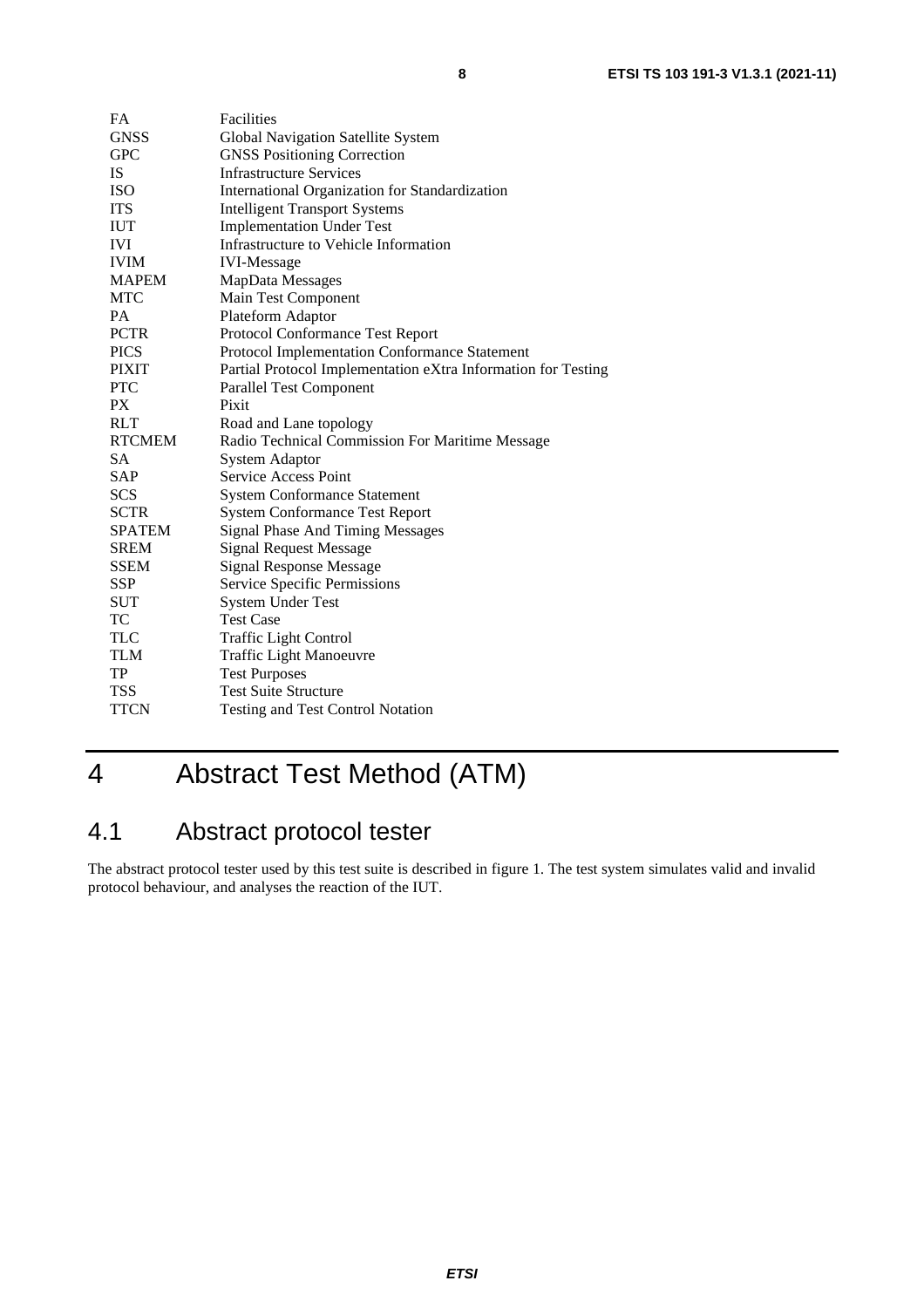<span id="page-8-0"></span>

**Figure 1: Abstract protocol tester - MAPEM SPATEM case** 

# 4.2 Test Configuration

This test suite uses a unique test configuration in order to cover the different test scenarios. In this configuration, the tester simulates one ITS station implementing the MAPEM SPATEM protocol.

### 4.3 Test architecture

The present document implements the general TTCN-3 test architecture described in ETSI EG 202 798 [[i.1](#page-6-0)], clauses 6.3.2 and 8.3.1.

Figure 2 shows the test architecture used in for the MAPEM SPATEM ATS case. The MAPEM SPATEM test component requires using only the Main Test Component (MTC). The MTC communicates with the MAPEM SPATEM SUT over the MapemSpatemPort. The MapemSpatemPort is used to exchange MAPEM SPATEM protocol messages between the MAPEM SPATEM test component and the MAPEM SPATEM IUT.

NOTE: The same behaviour applies for IVIM and SREM SSEM.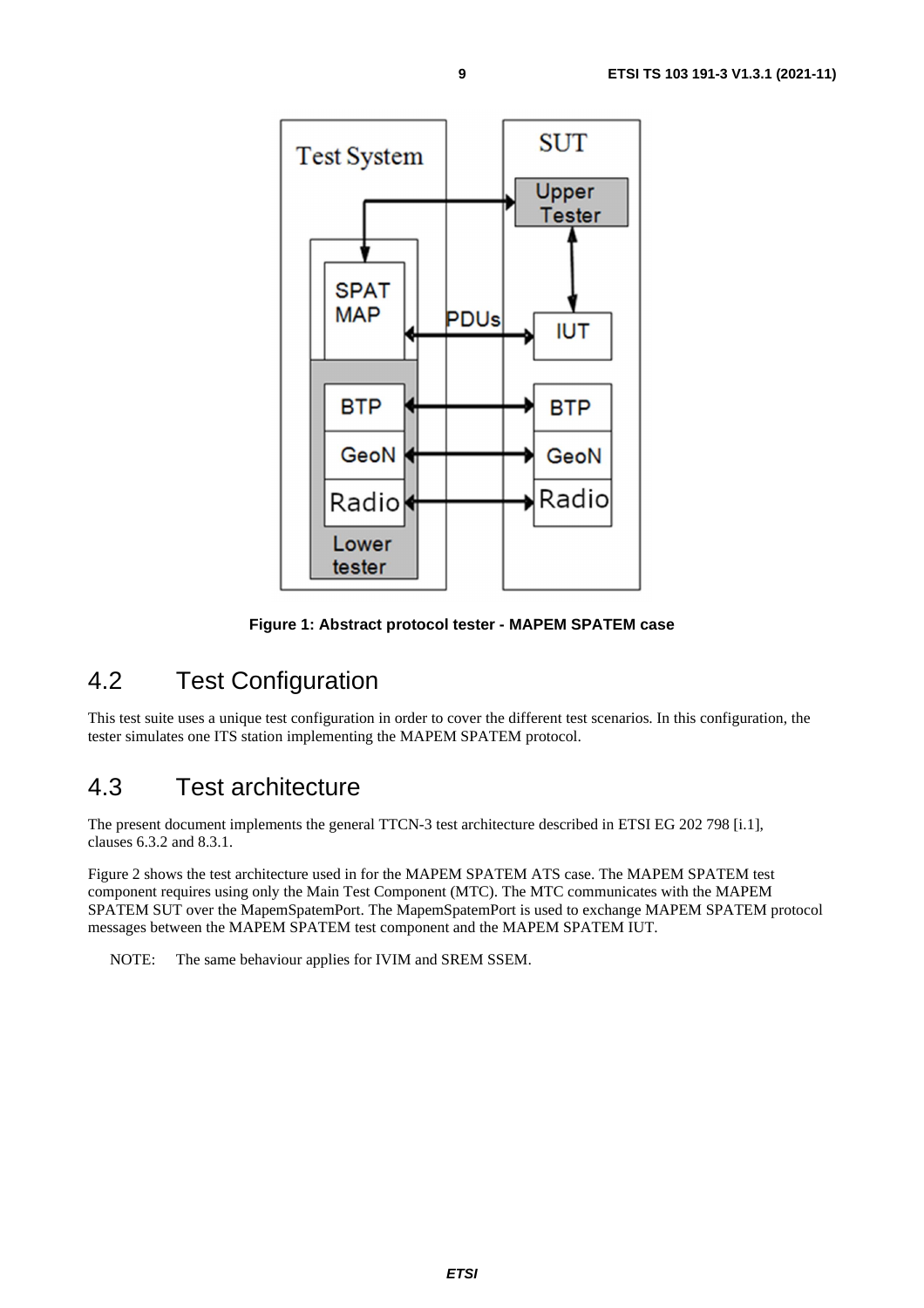<span id="page-9-0"></span>The Upper tester entity in the SUT enables triggering MAPEM SPATEM functionalities by simulating primitives from application. It is required to trigger the MAPEM SPATEM layer in the SUT to send MAPEMs, which are resulting from upper layer primitives. Furthermore, receiving MAPEMs may result for the MAPEM SPATEM layer in sending primitives to the upper layer.



**Figure 2: Test system architecture** 

### 4.4 Ports and ASPs (Abstract Services Primitives)

### 4.4.1 Introduction

Two ports are used by the MAPEM SPATEM ATS:

- The mapemSpatemPort, of type MapemSpatemPort.
- The utPort, of type UpperTesterPort.

Two ports are used by the IVIM ATS:

- The ivimPort, of type IvimPort.
- The utPort, of type UpperTesterPort.

Two ports are used by the SREM SSEM ATS:

- The sremSsemPort, of type SremSsemPort.
- The utPort, of type UpperTesterPort.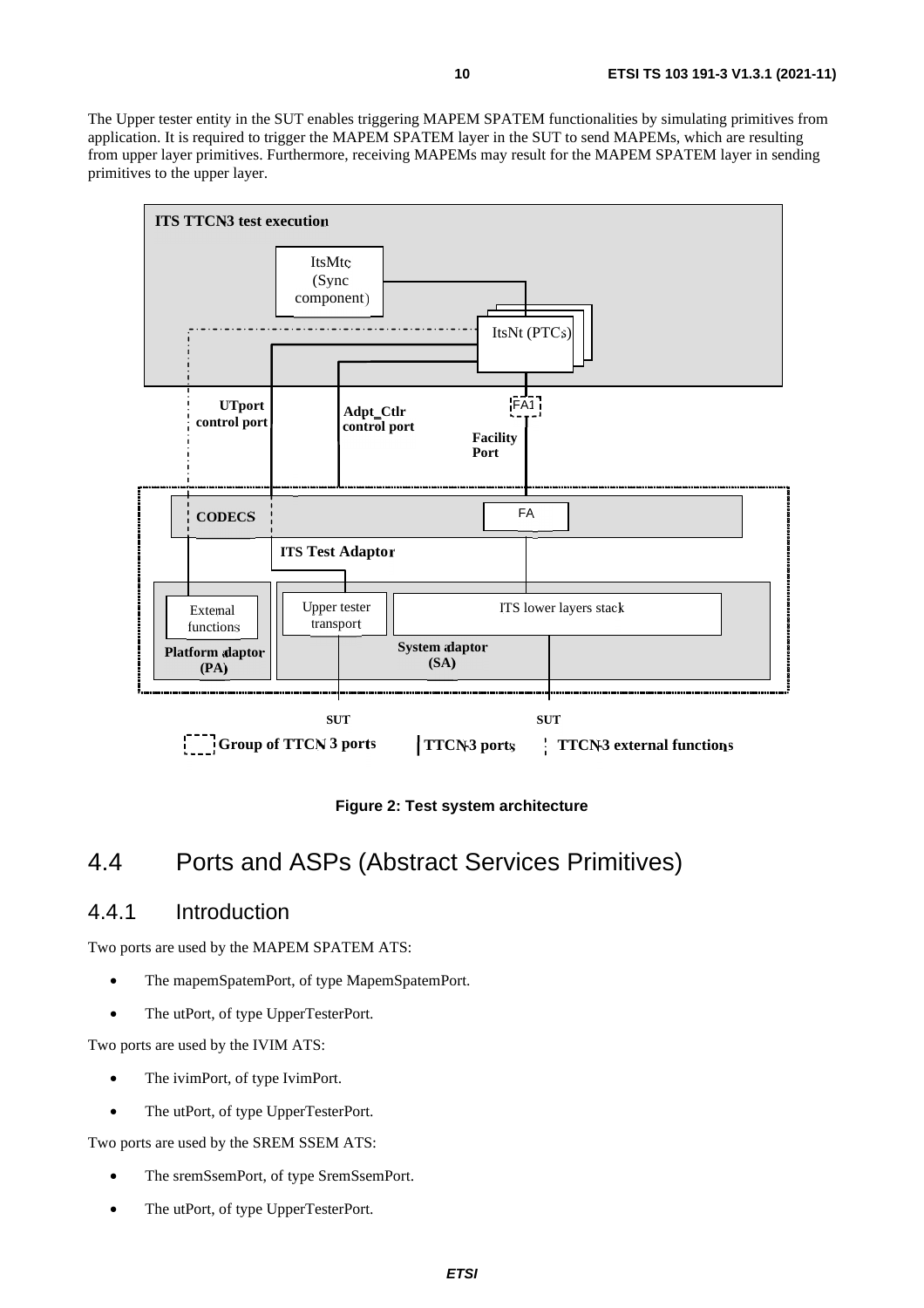### <span id="page-10-0"></span>4.4.2 MAPEM SPATEM ATS

### 4.4.2.1 Primitives of the mapemSpatemPort

Four types of primitives are used in the mapSpatPort:

- The MapemInd primitive used to receive messages of type MapemMsg (MAPEM\_PDU + RawData).
- The SpatemInd primitive used to receive messages of type SpatemMsg (SPATEM\_PDU + RawData).
- The MapemReq primitive used to send messages of type MAPEM PDU.
- The SpatemReq primitive used to send messages of type SPATEM PDU.

These four primitives use the MAPEM type and the SPATEM type, which is declared in the ETSI\_TS\_103301.asn ASN.1 module, following the ASN.1 definition from CEN ISO/TS 19091 [\[2](#page-5-0)].

### 4.4.2.2 Primitives of the utPort

This port uses six types of primitives:

- The UtInitialize primitive used to initialize IUT.
- The UtMapemSpatemTrigger primitive used to trigger upper layer events in IUT.
- The UtInitializeResult primitive used to receive upper layer result of initialization in IUT.
- The UtMapemSpatemTriggerResult primitive used to receive upper layer result of triggering MAPEM-SPATEM in IUT.
- The UtMapemEventInd primitive used to receive upper layer event of MAPEM PDU in IUT.
- The UtSpatemEventInd primitive used to receive upper layer event of SPATEM\_PDU in IUT.

### 4.4.3 IVIM ATS

### 4.4.3.1 Primitives of the ivimPort

Two types of primitives are used in the ivimPort:

- The ivimInd primitive used to receive messages of type IvimMsg (IVIM\_PDU + RawData).
- The IvimReq primitive used to send messages of type IVIM\_PDU.

These two primitives use the IVIM\_PDU type, which is declared in the ETSI\_TS\_103301.asn ASN.1 module contained in the archive ts\_10319103v010301p0.zip which accompanies the present document, following the ASN.1 definition from CEN ISO/TS 19321 [\[3\]](#page-5-0).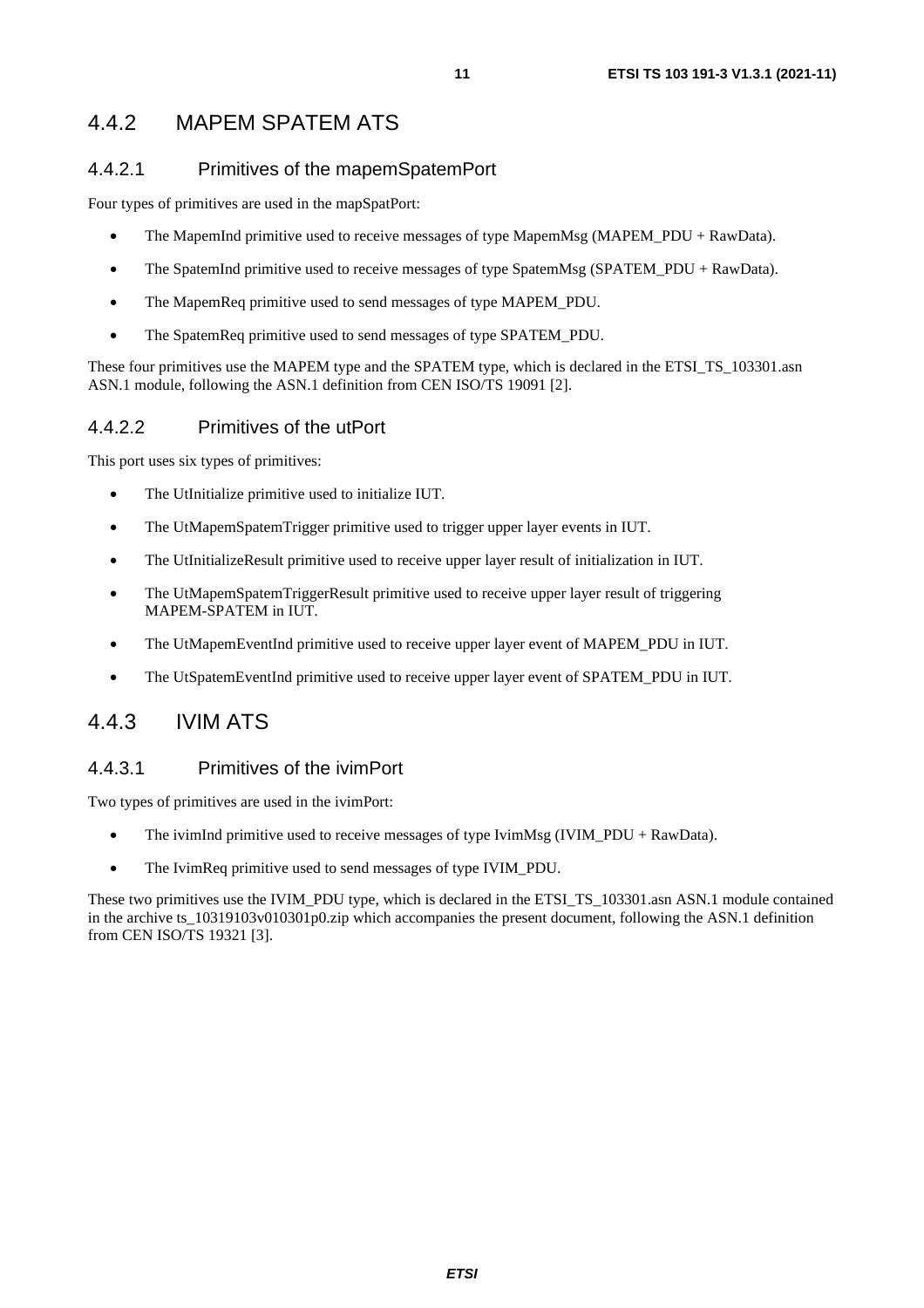### <span id="page-11-0"></span>4.4.3.2 Primitives of the utPort

This port uses five types of primitives:

- The UtInitialize primitive used to initialize IUT.
- The UtIvimtrigger primitive used to trigger upper layer events in IUT.
- The UtInitializeResult primitive used to receive upper layer result of initialization in IUT.
- The UtIvimTriggerResult primitive used to receive upper layer result of triggering IVIM in IUT.
- The UtIvimEventInd primitive used to receive upper layer event of IVIEM\_PDU in IUT.

### 4.4.4 SREM SSEM ATS

#### 4.4.4.1 Primitives of the mapemSsemPort

Four types of primitives are used in the mapSpatPort:

- The SremInd primitive used to receive messages of type SremMsg (SREM\_PDU + RawData).
- The SsemInd primitive used to receive messages of type SsemMsg (SSEM\_PDU + RawData).
- The SremReq primitive used to send messages of type SREM\_PDU.
- The SsemReq primitive used to send messages of type SSEM\_PDU.

These four primitives use the SREM type and the SSEM type, which is declared in the ETSI\_TS\_103301.asn ASN.1 module, following the ASN.1 definition from CEN ISO/TS 19091 [\[2](#page-5-0)].

#### 4.4.4.2 Primitives of the utPort

This port uses six types of primitives:

- The UtInitialize primitive used to initialize IUT.
- The UtSremSsemTrigger primitive used to trigger upper layer events in IUT.
- The UtInitializeResult primitive used to receive upper layer result of initialization in IUT.
- The UtSremSsemTriggerResult primitive used to receive upper layer result of triggering SREM-SSEM in IUT.
- The UtSremEventInd primitive used to receive upper layer event of SREM\_PDU in IUT.
- The UtSsemEventInd primitive used to receive upper layer event of SSEM\_PDU in IUT.

### 4.4.5 RTCMEM ATS

#### 4.4.5.1 Primitives of the rtcmemPort

Two types of primitives are used in the mapSpatPort:

- The RtcmemInd primitive used to receive messages of type RtcmmMsg (RTCMEM\_PDU + RawData).
- The RtcmmReq primitive used to send messages of type RTCMEM\_PDU.

These two primitives use the RTCMEM\_PDU type, which is declared in the ETSI\_TS\_103301.asn ASN.1 module contained in the archive ts\_10319103v010301p0.zip which accompanies the present document, following the ASN.1 definition from CEN ISO/TS 19091 [\[2](#page-5-0)].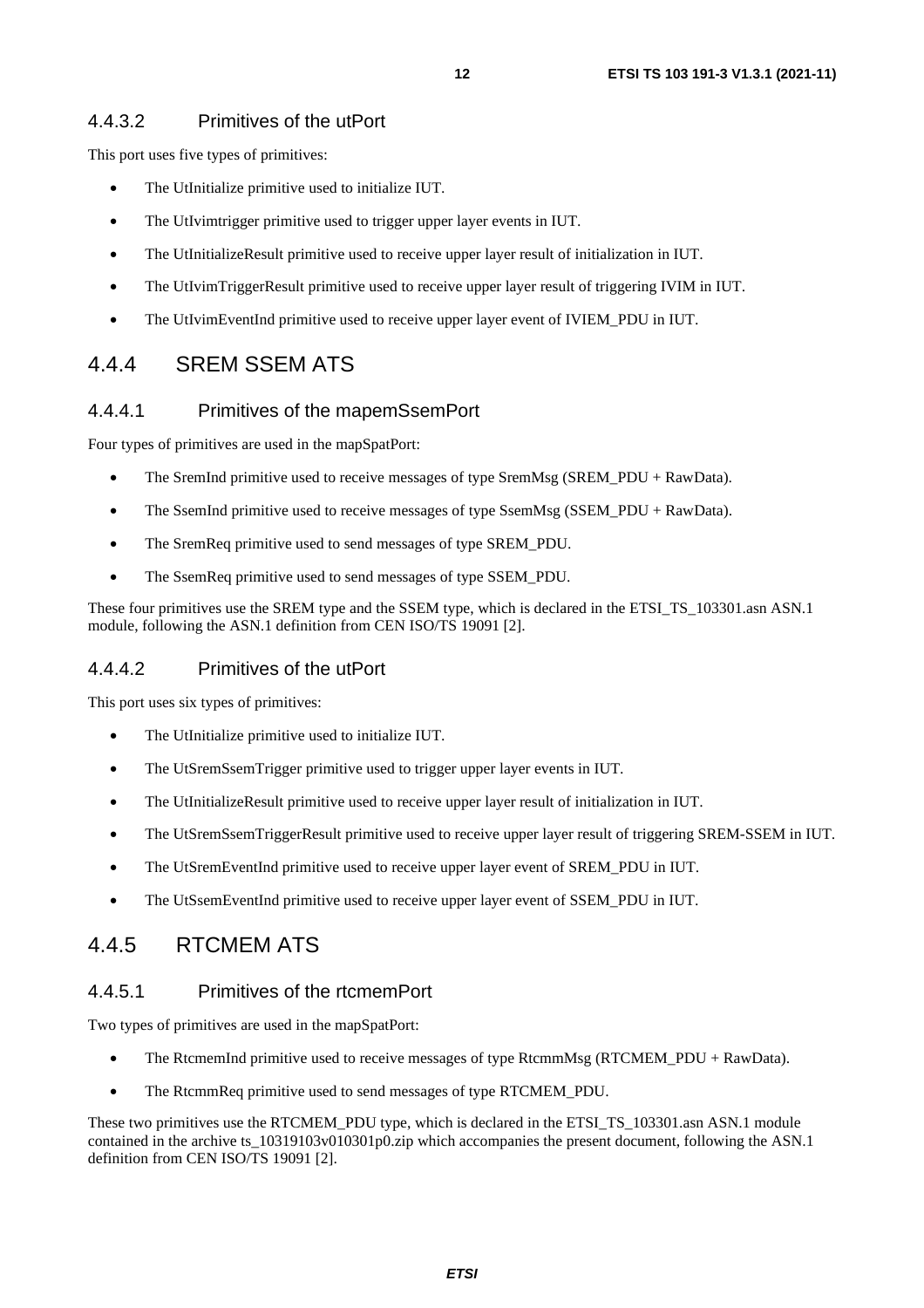### <span id="page-12-0"></span>4.4.5.2 Primitives of the utPort

This port uses five types of primitives:

- The UtInitialize primitive used to initialize IUT.
- The UtRtcmemTrigger primitive used to trigger upper layer events in IUT.
- The UtInitializeResult primitive used to receive upper layer result of initialization in IUT.
- The UtRtcmmTriggerResult primitive used to receive upper layer result of triggering RTCMEM in IUT.
- The UtRtcmmEventInd primitive used to receive upper layer event of RTCMEM\_PDU in IUT.

# 4.5 Executing CA tests in secured mode

All the CA tests, with the exeception of the SSP tests, can be executed with security enabled or with security disabled. The choice of running the CA tests in secured or non-secured mode has no impact on the result of the CA tests because the test verdicts assess CA protocol behaviour only.

The SSP tests can only be executed in secured mode.

The choice of running the CA tests in secured or non-secured mode can be controlled via the test suite parameter PICS\_IS\_IUT\_SECURED, see table A.4/1 in ETSI TS 103 191-1 [[4\]](#page-5-0).

Before running the CA tests in secured mode, the following steps need to be executed:

- security certificates need to be generated for the tester as well as for the IUT, see ETSI TS 103 096-3 [[i.2\]](#page-6-0), clause 5.3.2.5;
- security certificates need to be installed onto the IUT, see ETSI TS 103 096-3 [\[i.2\]](#page-6-0) clause 5.3.2.6;
- in case of usage of the ETSI test adapter, the following test adapter parameters need to be configured:

| ۰.<br>×<br>÷<br>× |  |
|-------------------|--|
|-------------------|--|

| Test adapter parameter   | Default value     | <b>Comment</b>                                                                   |
|--------------------------|-------------------|----------------------------------------------------------------------------------|
| <b>TsSecuredRootPath</b> | data/certificates | The path to the location where all certificates                                  |
|                          |                   | (tester and IUT certificates) are installed                                      |
| <b>TsSecuredConfigld</b> | void              | Name of the subfolder in TsSecuredRootPath in<br>order to organize multiple IUTs |

### 4.6 ETSI test adapter

All information of the ETSI test adapter is described in ETSI TR 103 099 [\[i.3](#page-6-0)].

# 5 Untestable Test Purposes

Table 1 gives a list of TPs, which are not implemented in the ATS Road & Lane Topology due to the chosen ATM or other restrictions.

| Table 1: Untestable TPs for Road & Lane Topology |  |  |
|--------------------------------------------------|--|--|
|--------------------------------------------------|--|--|

| Test purpose                   | Reason                                                                 |
|--------------------------------|------------------------------------------------------------------------|
| I TC IS RLT GEN COM BV<br>02   | Removed                                                                |
| RLT GEN SEC BV<br>TP IS<br>-02 | Security elements to be verified are part of Network & Transport layer |

Table 2 gives a list of TPs, which are not implemented in the ATS Traffic Lights Control due to the chosen ATM or other restrictions.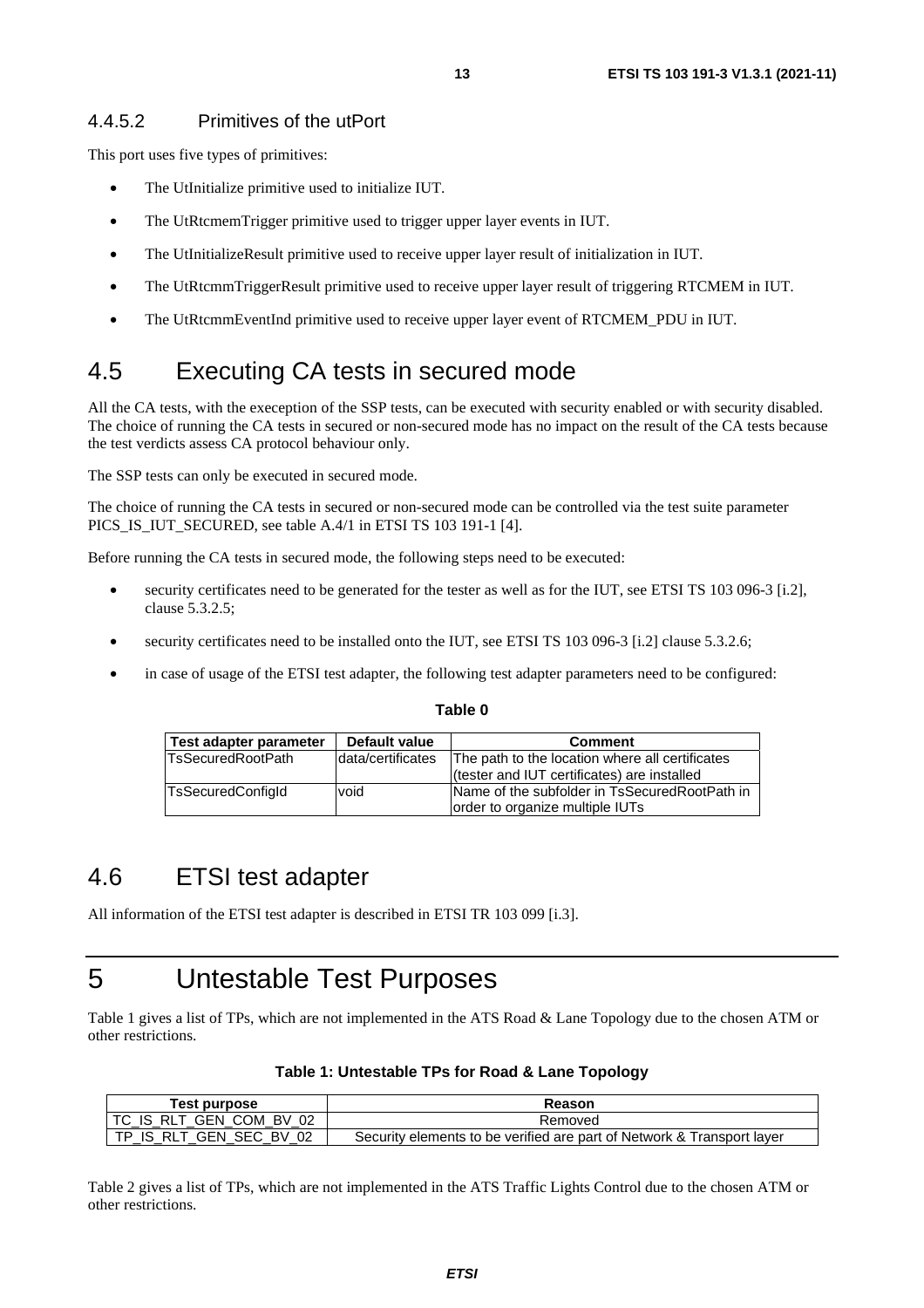<span id="page-13-0"></span>

| Test purpose             | Reason                                                                 |
|--------------------------|------------------------------------------------------------------------|
| TP_IS_TLCR_GEN_SEC_BV_02 |                                                                        |
| TP_IS_TLCR_GEN_SEC_BO_02 |                                                                        |
| TP_IS_TLCR_GEN_SEC_BO_02 | Security elements to be verified are part of Network & Transport layer |
| TP IS TLCR GEN SEC BV 05 |                                                                        |
| TP_IS_TLCR_GEN_SEC_BV_06 |                                                                        |
| TP_IS_TLCS_RCV_SSP_BV_05 |                                                                        |

#### **Table 2: Untestable TPs for Traffic Lights Control**

Table 3 gives a list of TPs, which are not implemented in the ATS Infrastructure to Vehicle Information due to the chosen ATM or other restrictions.

#### **Table 3: Untestable TPs for Infrastructure to Vehicle Information**

| Test purpose             | Reason                                                                 |
|--------------------------|------------------------------------------------------------------------|
| ITC IS IVI GEN SEC BV 02 |                                                                        |
| ITC IS IVI GEN SSP BV 02 |                                                                        |
| ITC IS IVI GEN SSP BV 03 | Security elements to be verified are part of Network & Transport layer |
| ITC IS IVI GEN SSP BV 04 |                                                                        |
| ITC IS IVI GEN SSP BV 05 |                                                                        |
| TC IS IVI GEN SSP BV 06  |                                                                        |

# 6 ATS conventions

### 6.1 Introduction

The ATS conventions are intended to give a better understanding of the ATS but they also describe the conventions made for the development of the ATS. These conventions shall be considered during any later maintenance or further development of the ATS.

The ATS conventions contain two clauses, the testing conventions and the naming conventions. The testing conventions describe the functional structure of the ATS. The naming conventions describe the structure of the naming of all ATS elements.

To define the ATS, the guidelines of ETSI ETS 300 406 [[i.8\]](#page-6-0) were considered.

# 6.2 Testing conventions

### 6.2.1 Testing states

### 6.2.1.1 Initial state

All test cases start with the function f\_prInitialState. This function brings the IUT in an "initialized" state by invoking the upper tester primitive UtInitialize.

### 6.2.1.2 Final state

All test cases end with the function f\_poDefault. This function brings the IUT back in an "idle" state. As no specific actions are required for the idle state in ETSI TS 103 301 [\[1](#page-5-0)], the function f\_poDefault does not invoke any action.

As necessary, further actions may be included in the f\_poDefault function.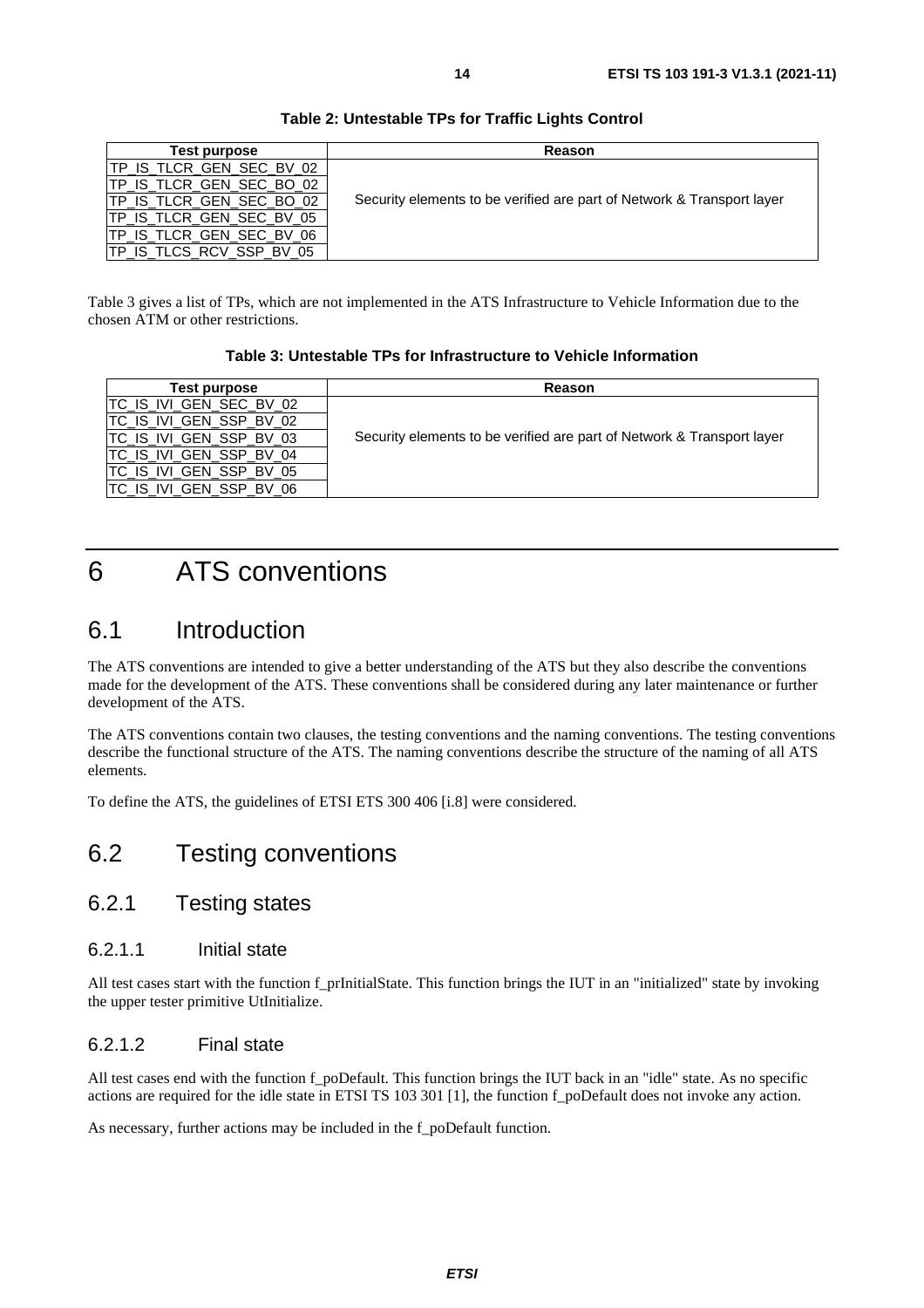### <span id="page-14-0"></span>6.2.2 Message types - ASN.1 definitions

ASN.1 definitions from ETSI TS 103 301 [\[1\]](#page-5-0) are directly imported in TTCN-3 using the ASN.1 import method specified in ETSI ES 201 873-7 [[i.10](#page-6-0)].

The following example shows the TTCN-3 import statement used to import ASN.1 definitions in the TTCN-3 modules:

**import from** DSRC **language** "ASN.1:1997" **all**;

Generic ASN.1 definitions (message header, station Id, etc.), are defined in the Common Data Dictionary ETSI TS 102 894-2 [\[6](#page-5-0)] ASN.1 module. Thus the MAPEM SPATEM ASN.1 modules shall import these definitions from the Common Data Dictionary ETSI TS 102 894-2 [\[6](#page-5-0)] ASN.1 module.

### 6.3 Naming conventions

### 6.3.1 Introduction

This test suite follows the naming convention guidelines provided in the ETSI EG 202 798 [\[i.1](#page-6-0)].

### 6.3.2 General guidelines

The naming convention is based on the following underlying principles:

- in most cases, identifiers should be prefixed with a short alphabetic string (specified in table [4](#page-15-0)) indicating the type of TTCN-3 element it represents;
- suffixes should not be used except in those specific cases identified in table 2;
- prefixes and suffixes should be separated from the body of the identifier with an underscore  $("_")$ ;

EXAMPLE 1: c\_sixteen, t\_wait.

- only module names, data type names and module parameters should begin with an upper-case letter. All other names (i.e. the part of the identifier following the prefix) should begin with a lower-case letter;
- the start of second and subsequent words in an identifier should be indicated by capitalizing the first character. Underscores should not be used for this purpose.

EXAMPLE 2: f\_initialState.

Table [4](#page-15-0) specifies the naming guidelines for each element of the TTCN-3 language indicating the recommended prefix, suffixes (if any) and capitalization.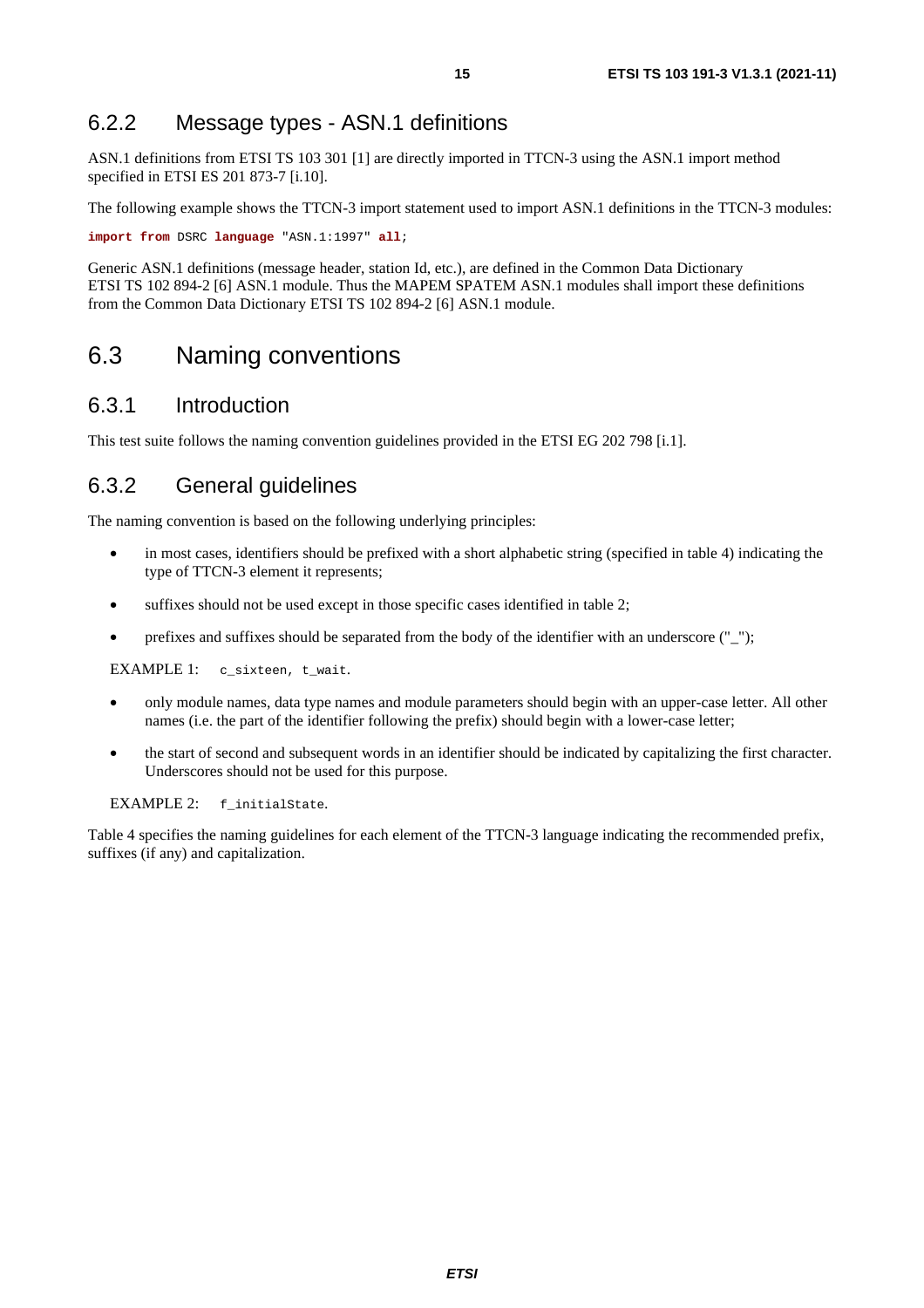<span id="page-15-0"></span>

| Language element                           | <b>Naming convention</b>      | <b>Prefix</b>   | <b>Example identifier</b> |
|--------------------------------------------|-------------------------------|-----------------|---------------------------|
| Module                                     | Use upper-case initial letter | none            | <b>IPv6Templates</b>      |
| Group within a module                      | Use lower-case initial letter | none            | messageGroup              |
| Data type                                  | Use upper-case initial letter | none            | <b>SetupContents</b>      |
| Message template                           | Use lower-case initial letter | $m_{-}$         | m_setupInit               |
| Message template with wildcard or matching | Use lower-case initial        | mw              | mw_anyUserReply           |
| expression                                 | letters                       |                 |                           |
| Signature template                         | Use lower-case initial letter | s               | s_callSignature           |
| Port instance                              | Use lower-case initial letter | none            | signallingPort            |
| Test component instance                    | Use lower-case initial letter | none            | userTerminal              |
| Constant                                   | Use lower-case initial letter | $C_{-}$         | c_maxRetransmission       |
| Constant (defined within component type)   | Use lower-case initial letter | cc              | cc_minDuration            |
| External constant                          | Use lower-case initial letter | CX              | cx macld                  |
| Function                                   | Use lower-case initial letter | f               | f authentication()        |
| <b>External function</b>                   | Use lower-case initial letter | $\mathsf{fx}\_$ | fx_calculateLength()      |
| Altstep (incl. Default)                    | Use lower-case initial letter | $a_{-}$         | a_receiveSetup()          |
| Test case                                  | Use ETSI numbering            | TC_             | TC_COR_0009_47_ND         |
| Variable (local)                           | Use lower-case initial letter | V.              | v macld                   |
| Variable (defined within a component type) | Use lower-case initial        | VC              | vc_systemName             |
|                                            | letters                       |                 |                           |
| Timer (local)                              | Use lower-case initial letter | $\mathsf{t}$    | t wait                    |
| Timer (defined within a component)         | Use lower-case initial        | tc_             | tc_authMin                |
|                                            | letters                       |                 |                           |
| Module parameters for PICS                 | Use all upper case letters    | PICS            | PICS_DOOROPEN             |
| Module parameters for other parameters     | Use all upper case letters    | PX_             | PX_TESTER_STATION_ID      |
| <b>Formal Parameters</b>                   | Use lower-case initial letter | $p_{-}$         | p macld                   |
| <b>Enumerated Values</b>                   | Use lower-case initial letter | $e_{-}$         | e_syncOk                  |

**Table 4: ETSI TTCN-3 generic naming conventions** 

### 6.3.3 ITS specific TTCN-3 naming conventions

Next to such general naming conventions, table 5 shows specific naming conventions that apply to the ITS TTCN-3 test suite.

| Language element                                                                                                    | <b>Naming convention</b>         | <b>Prefix</b>               | <b>Example identifier</b>     |
|---------------------------------------------------------------------------------------------------------------------|----------------------------------|-----------------------------|-------------------------------|
| <b>ITS Module</b>                                                                                                   | Use upper-case initial<br>letter | Its"IUTname"                | ItsMapemSpatem                |
| Module containing<br>types and values                                                                               | Use upper-case initial<br>letter | Its"IUTname"_TypesAndValues | ItsMapemSpatem_TypesAndValues |
| Module containing<br>Templates                                                                                      | Use upper-case initial<br>letter | Its"IUTname" Templates      | ItsMapemSpatem Templates      |
| Module containing test<br>cases                                                                                     | Use upper-case initial<br>letter | Its"IUTname" TestCases      | ItsMapemSpatem_TestCases      |
| Module containing<br>lfunctions and external<br>lfunctions                                                          | Use upper-case initial<br>letter | Its"IUTname" Functions      | ItsMapemSpatem_Functions      |
| Module containing<br>main component<br><b>definitions</b><br>components, ports<br>and message<br><b>definitions</b> | Use upper-case initial<br>letter | Its"IUTname" TestSystem     | ItsMapemSpatem_TestSystem     |
| Module containing the<br>control part                                                                               | Use upper-case initial<br>letter | Its"IUTname"_TestControl    | ItsMapemSpatem_TestControl    |

**Table 5: ITS specific TTCN-3 naming conventions**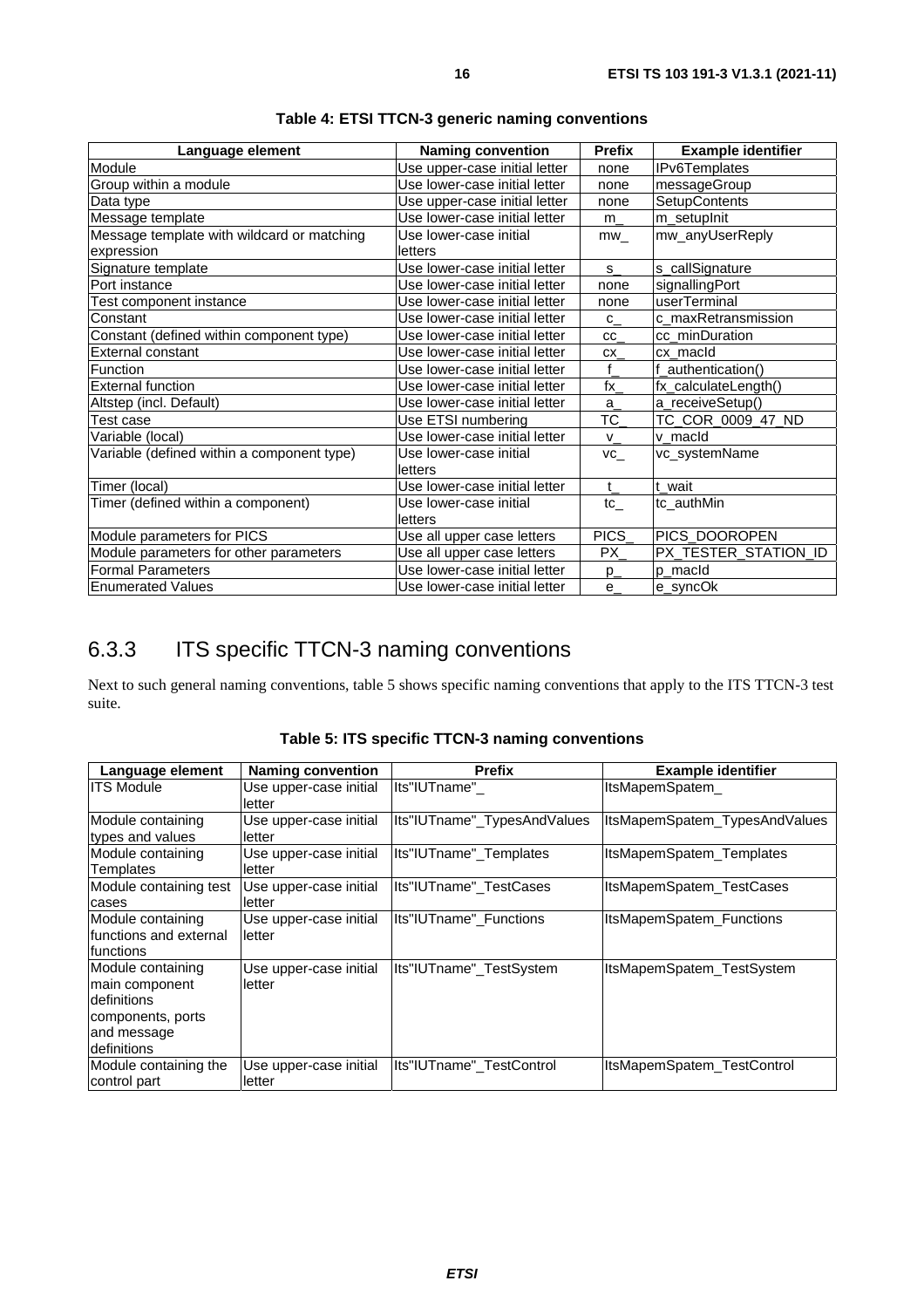### <span id="page-16-0"></span>6.3.4 Usage of Log statements

All TTCN-3 log statements use the following format using the same order:

- Three asterisks.
- The TTCN-3 test case or function identifier in which the log statement is defined.
- One of the categories of log: INFO, WARNING, ERROR, PASS, FAIL, INCONC, TIMEOUT.
- Free text.
- Three asterisks.

```
EXAMPLE 1: log("*** " & testcasename() & ": INFO: No more IVIM shall be set. 
***").
```
Furthermore, the following rules are applied for the whole ATSs:

- Log statements are used in the body of the functions, so that invocations of functions are visible in the test logs.
- All TTCN-3 setverdict statements are combined (as defined in ETSI ES 201 873-1 [[i.9](#page-6-0)]) with a log statement following the same above rules (see example 2).

```
EXAMPLE 2: setverdict(pass, "*** " & testcasename() & ": PASS: Expected IVIM 
received ***").
```
### 6.3.5 Test Case (TC) identifier

Table [6](#page-17-0) shows the test case naming convention, which follows the same naming convention as the test purposes.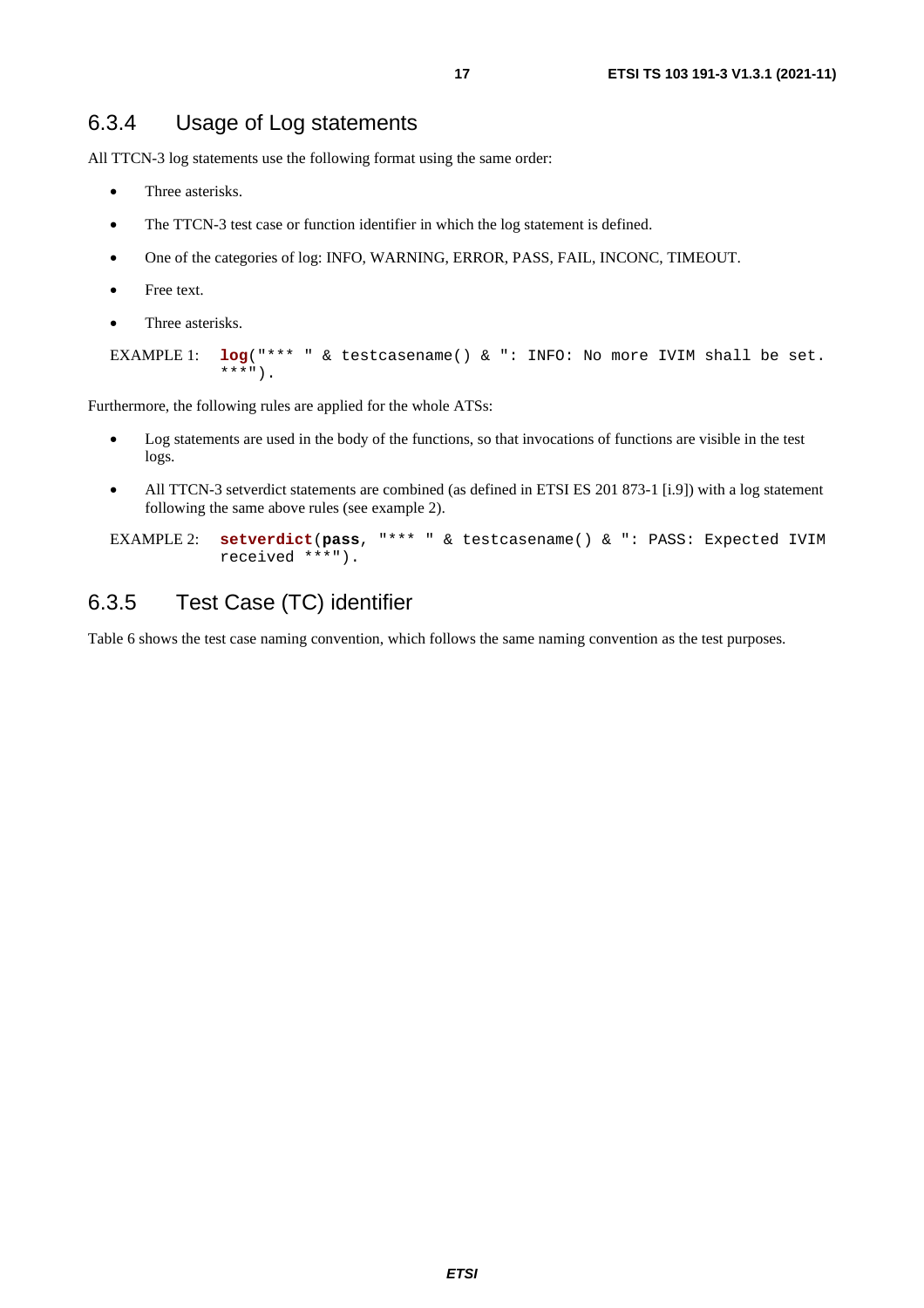<span id="page-17-0"></span>

| Identifier | TP_ <root>_<gr>_<dir>_<x>_<nn></nn></x></dir></gr></root> |             |                                             |
|------------|-----------------------------------------------------------|-------------|---------------------------------------------|
|            | $<$ root $>$ = root                                       | IS_TLM      |                                             |
|            | $\overline{\mathsf{c}}$ direction                         | <b>GEN</b>  | Message Generation behaviour                |
|            |                                                           | <b>RCV</b>  | Message Receiving behaviour                 |
|            | $<$ gr $>$ = group                                        | <b>MSGF</b> | <b>Message Format</b>                       |
|            |                                                           | <b>EVGN</b> | <b>Event Generation</b>                     |
|            |                                                           | <b>COM</b>  | Communication                               |
|            | $\langle x \rangle$ = type of testing                     | <b>BV</b>   | Valid Behaviour tests                       |
|            |                                                           | <b>BO</b>   | Invalid Syntax or Behaviour<br>Tests        |
|            | <nn> = sequential number</nn>                             |             | 01 to 99                                    |
|            |                                                           |             |                                             |
|            | $<$ root $>$ = root                                       | IS_RLT      |                                             |
|            | <dir> = direction</dir>                                   | <b>GEN</b>  | Message Generation behaviour                |
|            |                                                           | <b>RCV</b>  | Message Receiving behaviour                 |
|            | $<$ gr $>$ = group                                        | <b>MSGF</b> | Message Format                              |
|            |                                                           | <b>EVGN</b> | <b>Event Generation</b>                     |
|            |                                                           | <b>COM</b>  | Communication                               |
|            | $< x > 1$ type of testing                                 | <b>BV</b>   | Valid Behaviour tests                       |
|            |                                                           | <b>BO</b>   | Invalid Syntax or Behaviour                 |
|            |                                                           |             | Tests                                       |
|            | $\leq$ nn> = sequential number                            |             | 01 to 99                                    |
|            |                                                           |             |                                             |
|            | $<$ root $>$ = root                                       | IS_IVI      |                                             |
|            | $\langle$ dir $\rangle$ = direction                       | <b>GEN</b>  | Message Generation behaviour                |
|            |                                                           | <b>RCV</b>  | Message Receiving behaviour                 |
|            | $\langle \text{gr} \rangle = \text{group}$                | <b>MSGF</b> | Message Format                              |
|            |                                                           | <b>EVGN</b> | <b>Event Generation</b>                     |
|            |                                                           | <b>EVUP</b> | <b>Event Update</b>                         |
|            |                                                           | <b>EVTR</b> | <b>Event Termination</b>                    |
|            |                                                           | <b>GFQ</b>  | <b>Generation Frequency</b>                 |
|            |                                                           | <b>COM</b>  | Communication                               |
|            | $< x > 1$ type of testing                                 | <b>BV</b>   | Valid Behaviour tests                       |
|            |                                                           | <b>BO</b>   | Invalid Syntax or Behaviour<br>Tests        |
|            |                                                           | TI          | Timer                                       |
|            | $<$ nn> = sequential number                               |             | 01 to 99                                    |
|            |                                                           |             |                                             |
|            | $<$ root $>$ = root                                       | IS_TLC      |                                             |
|            | <dir> = direction</dir>                                   | <b>GEN</b>  | Message Generation behaviour                |
|            |                                                           | <b>RCV</b>  | Message Receiving behaviour                 |
|            | $\leq$ gr $>$ = group                                     | MSGF        | Message Format                              |
|            |                                                           | <b>EVGN</b> | <b>Event Generation</b>                     |
|            |                                                           | <b>COM</b>  | Communication                               |
|            | $\langle x \rangle$ = type of testing                     | <b>BV</b>   | Valid Behaviour tests                       |
|            |                                                           | BI          | Invalid Syntax or Behaviour<br><b>Tests</b> |
|            | $\langle$ nn> = sequential number                         |             | 01 to 99                                    |
|            |                                                           |             |                                             |

**Table 6: TC naming convention** 

EXAMPLE: TP identifier: TP\_IS\_GEN\_RLT\_MSGF\_BV\_01 TC identifier: TC\_IS\_GEN\_RLT\_MSGF\_BV\_01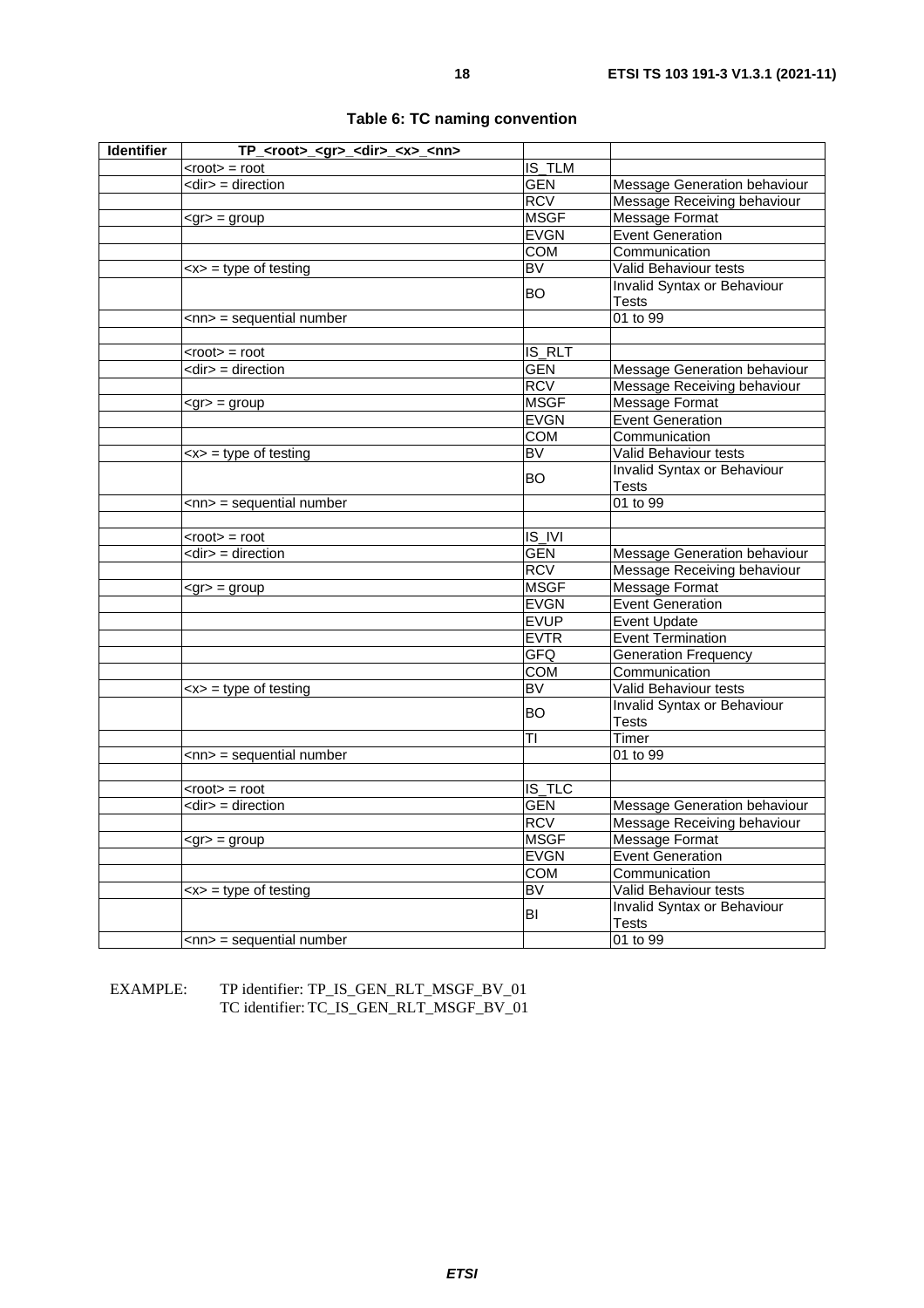# <span id="page-18-0"></span>Annex A (normative): TTCN-3 library modules

# A.1 Electronic annex, zip file with TTCN-3 code

This test suite has been produced using the Testing and Test Control Notation (TTCN) according to ETSI ES 201 873-1 [\[i.9](#page-6-0)].

ETSI TS 103 301 [[1\]](#page-5-0), ETSI TS 103 191-1 [\[4](#page-5-0)] and ETSI TS 103 191-2 [[5\]](#page-5-0) have been applied to develop this test suite.

This test suite has been compiled error-free using two different commercial TTCN-3 compilers.

The TTCN-3 library modules, which form parts of the present document, are contained in the archive ts 10319103v010301p0.zip which accompanies the present document.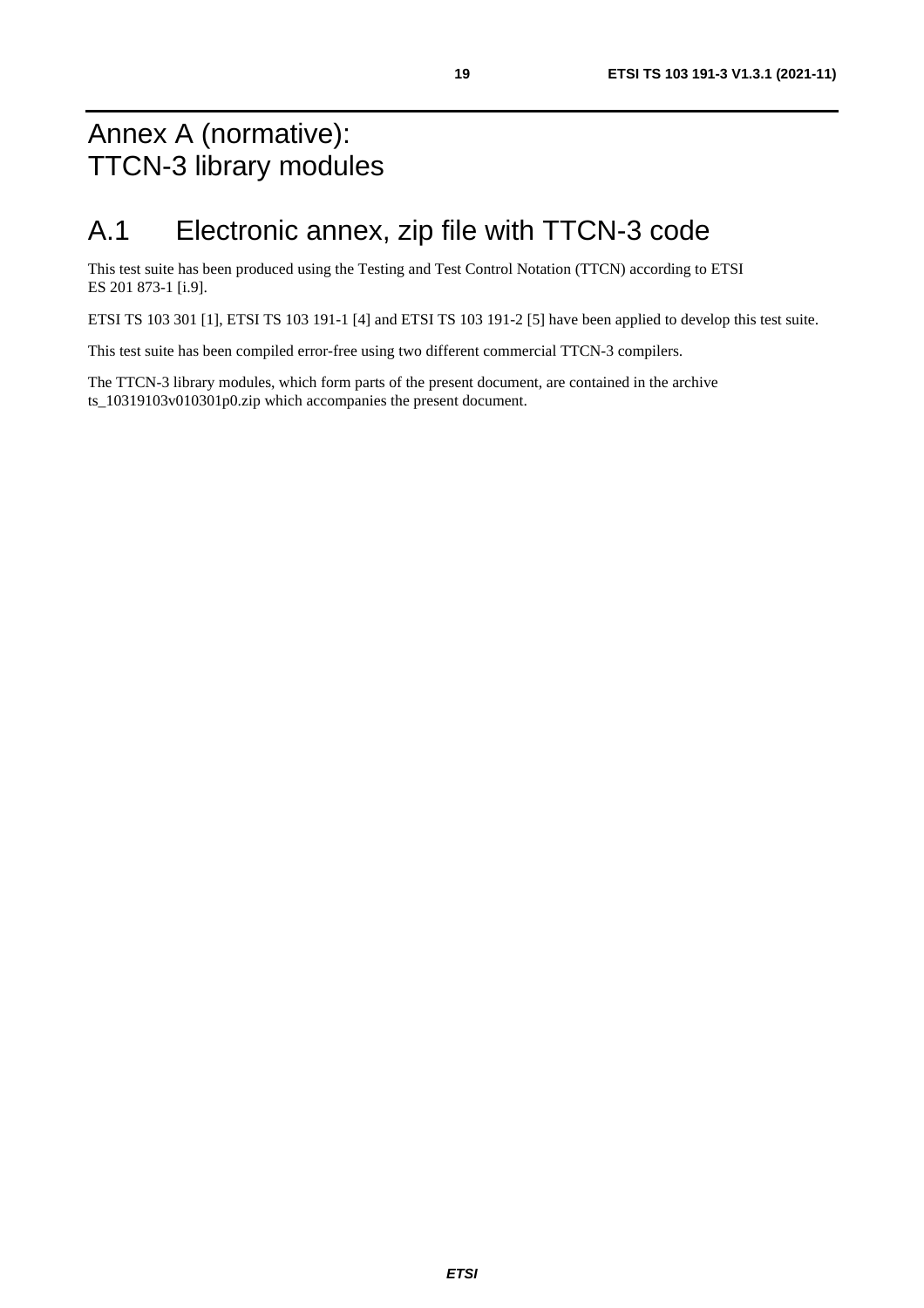# <span id="page-19-0"></span>Annex B (normative): Partial PIXIT pro forma

# B.1 Partial cancellation of copyright

Notwithstanding the provisions of the copyright clause related to the text of the present document, ETSI grants that users of the present document may freely reproduce the Partial PIXIT pro forma in this annex so that it can be used for its intended purposes and may further publish the completed Partial PIXIT.

# B.2 Introduction

The PIXIT pro forma is based on ISO/IEC 9646-6.

# B.3 Identification summary

The Identification summary shall be as specified in table B.1.

#### **Table B.1: Identification summary**

| <b>PIXIT Number:</b>         |  |
|------------------------------|--|
| <b>Test Laboratory Name:</b> |  |
| Date of Issue:               |  |
| Issued to:                   |  |

# B.4 ATS summary

The ATS summary shall be as specified in table B.2.

#### **Table B.2: ATS summary**

| <b>Protocol Specification:</b> | <b>IETSI TS 103 301</b>                   |
|--------------------------------|-------------------------------------------|
| <b>Protocol to be tested:</b>  | IMAPEM-SPATEM, IVIM, SREM-SSEM and RTCMEM |
| <b>ATS</b> Specification:      | <b>IETSI TS 103 191-3</b>                 |
| <b>Abstract Test Method:</b>   | Clause 4                                  |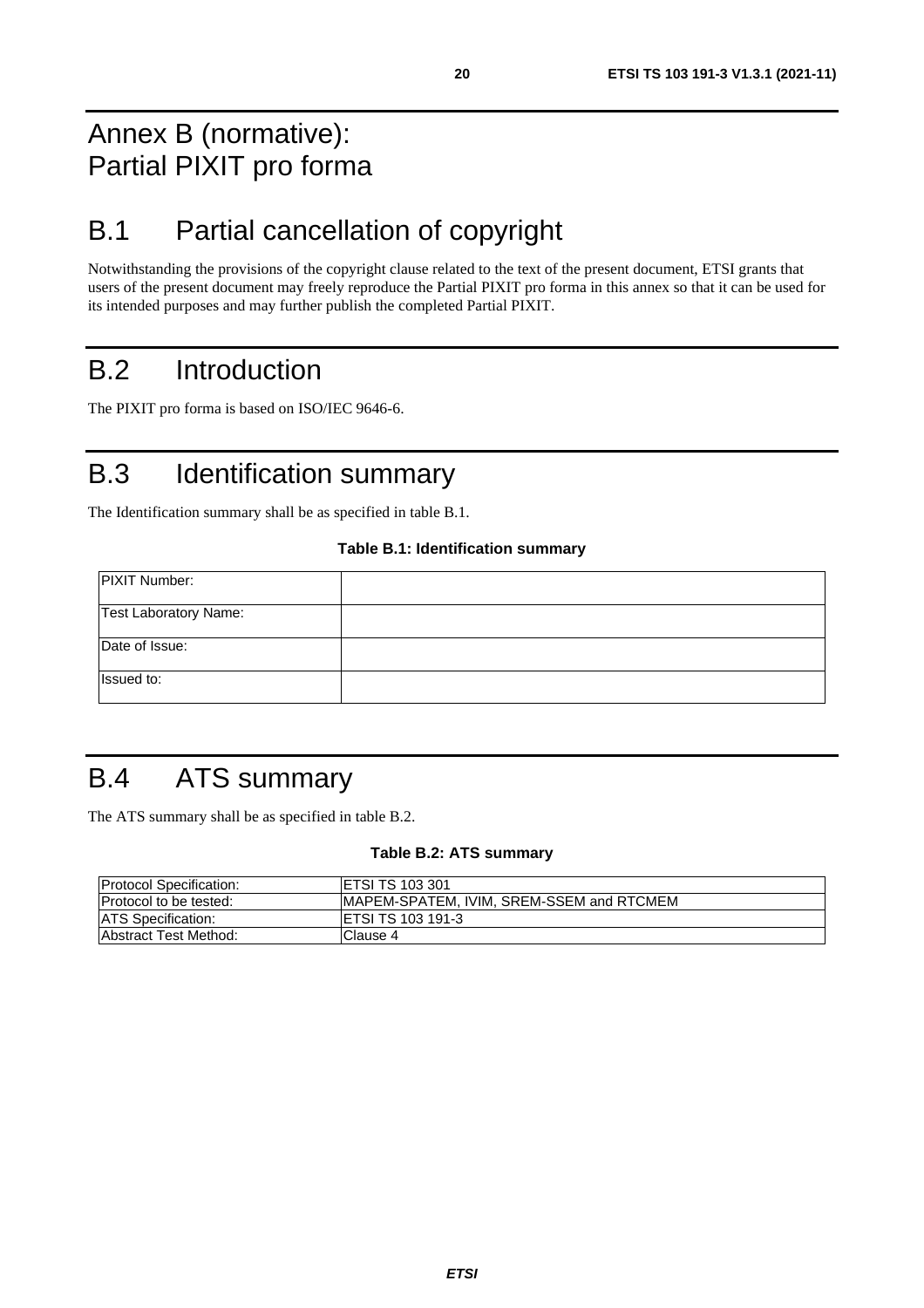# <span id="page-20-0"></span>B.5 Test laboratory

The Test laboratory info shall be specified as in table B.3.

#### **Table B.3: Test laboratory info**

| Test Laboratory Identification: |  |
|---------------------------------|--|
| <b>Test Laboratory Manager:</b> |  |
| Means of Testing:               |  |
| <b>SAP Address:</b>             |  |

# B.6 Client identification

The Client identification shall be specified as in table B.4.

### **Table B.4: Client identification**

| Client Identification:    |  |
|---------------------------|--|
| Client Test manager:      |  |
| Test Facilities required: |  |

# B.7 SUT

SUT shall be specified as in table B.5.

**Table B.5: SUT** 

| Name:                            |  |
|----------------------------------|--|
| Version:                         |  |
| <b>SCS Number:</b>               |  |
| Machine configuration:           |  |
| Operating System Identification: |  |
| <b>IUT</b> Identification:       |  |
| PICS Reference for IUT:          |  |
| Limitations of the SUT:          |  |
| Environmental Conditions:        |  |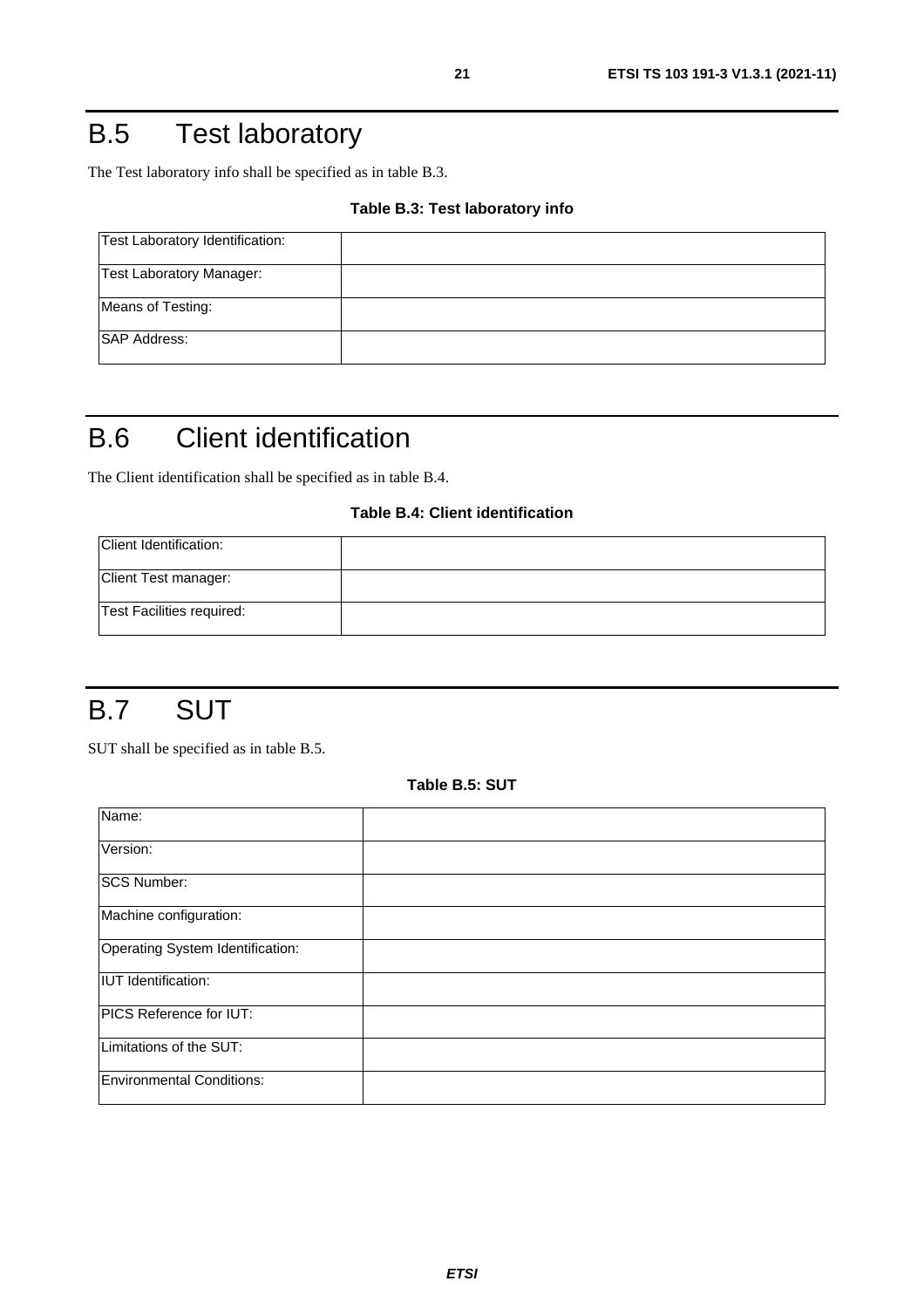# <span id="page-21-0"></span>B.8 Protocol layer information

# B.8.1 Protocol identification

Protocol identification shall be as specified in table B.6.

### **Table B.6: Protocol identification**

| Name:                   | <b>IETSI TS 103 301</b>   |
|-------------------------|---------------------------|
| Version:                |                           |
| <b>PICS References:</b> | <b>IETSI TS 103 191-1</b> |

### B.8.2 IUT information

### B.8.2.1 MAPEM/SPATEM

MAPEM/SPATEM PIXITs shall be as in table B.7.

| <b>Identifier</b>             | <b>Description</b>   |                                                  |
|-------------------------------|----------------------|--------------------------------------------------|
| PX_MSG_ISSUE_REVISION         | Comment              | MsgCount of MAPEM sent by tester                 |
|                               | Type                 | <b>MsgCount</b>                                  |
|                               | <b>Default value</b> | 10                                               |
| PX_INTERSECTIONSTATE_REVISION | <b>Comment</b>       | Revision in IntersectionState of SPATEM sent by  |
|                               |                      | tester                                           |
|                               | Type                 | MsgCount                                         |
|                               | <b>Default value</b> | 20                                               |
| PX_INTERSECTION_ID            | Comment              | Id of Intersection of SPATEM sent by tester      |
|                               | Type                 | IntersectionId                                   |
|                               | <b>Default value</b> | 'ABAB'O                                          |
| PX_SIGNAL_GROUP_ID            | <b>Comment</b>       | Signal Group of Movement State of SPATEM sent by |
|                               |                      | tester                                           |
|                               | Type                 | SignalGroupId                                    |
|                               | <b>Default value</b> | 128                                              |
| PX_3D_REF_POINT_LATITUDE      | Comment              | 3D Reference point latitude                      |
|                               | Type                 | Latitude                                         |
|                               | <b>Default value</b> |                                                  |

### **Table B.7: MAPEM SPATEM PIXITs**

### B.8.2.2 IVIM

IVIM PIXITs shall be as in table B.8.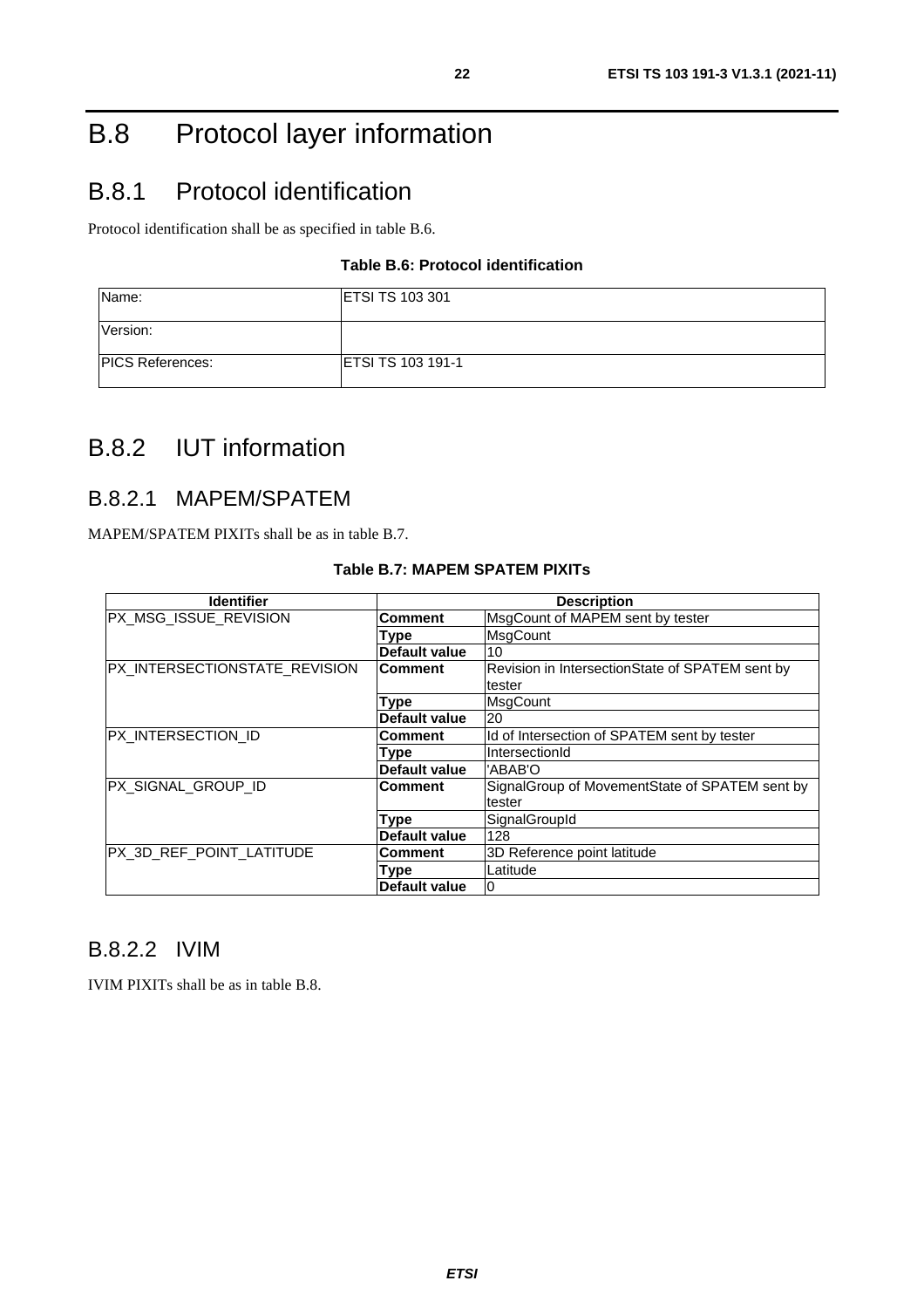<span id="page-22-0"></span>

| <b>Identifier</b>         | <b>Description</b>   |                                                             |
|---------------------------|----------------------|-------------------------------------------------------------|
| PX_PROVIDER               | Comment              | Provider description of tester                              |
|                           | Type                 | Provider                                                    |
|                           | Default value        |                                                             |
|                           |                      | countryCode := $'0000000000'B$ ,                            |
|                           |                      | providerIdentifier $:= 0$                                   |
|                           |                      |                                                             |
| $PX_IVLID$                | Comment              | IVI identification number                                   |
|                           | Type                 | integer                                                     |
|                           | Default value        | $\overline{c}$                                              |
| PX_ZONEID_1               | Comment              | Zoneld 1 used in IVIM messages sent by the tester           |
|                           | Type                 | Zid                                                         |
|                           | Default value        |                                                             |
| PX ZONEID 2               | <b>Comment</b>       | Zoneld 2 used in IVIM messages sent by the tester           |
|                           | Type                 | Zid                                                         |
|                           | Default value        | $\overline{2}$                                              |
| PX_LANE                   | Comment              | Laneld used in IVIM messages sent by the tester             |
|                           | Type                 | LanePosition                                                |
|                           | Default value        | 1 //innermostDrivingLane(1)                                 |
| PX_RELAVANCE_ZONEID       | Comment              | RelavanceZoneId used in IVIM messages sent by               |
|                           |                      | the tester                                                  |
|                           | Type                 | Zid                                                         |
|                           | <b>Default value</b> |                                                             |
| PX DETECTION ZONEID       | <b>Comment</b>       | DetectionZoneId used in IVIM messages sent by the<br>tester |
|                           | Type                 | Zid                                                         |
|                           | Default value        |                                                             |
| PX DRIVER AWARENES ZONEID | <b>Comment</b>       | DriverAwarenesZoneId used in IVIM messages sent             |
|                           |                      | by the tester                                               |
|                           | <b>Type</b>          | Zid                                                         |
|                           | Default value        |                                                             |
| PX_LAYOUTID               | Comment              | LayoutId used in IVIM messages sent by the tester           |
|                           | <b>Type</b>          | Integer                                                     |
|                           | Default value        | 1                                                           |

#### **Table B.8: IVIM PIXITs**

### B.8.2.3 SREM/SSEM

SREM/SSEM PIXITs shall be as in table B.9.

### **Table B.9: SREM/SSEM PIXITs**

| <b>Identifier</b>         | <b>Description</b>   |                                        |
|---------------------------|----------------------|----------------------------------------|
| PX_BASICVEHICLEROLE       | Comment              | Used by tester in SREM trigger request |
|                           | Type                 | BasicVehicleRole                       |
|                           | <b>Default value</b> | emergency                              |
| PX_REQUESTIMPORTANCELEVEL | <b>Comment</b>       | Used by tester in SREM trigger request |
|                           | Type                 | RequestImportanceLevel                 |
|                           | <b>Default value</b> | requestImportanceLevel13               |
| <b>PX SECOND</b>          | <b>Comment</b>       | Used in SREM and SSEM sent by tester   |
|                           | Type                 | <b>DSecond</b>                         |
|                           | <b>Default value</b> |                                        |
| PX_STATUS                 | <b>Comment</b>       | Used in SSEM sent by tester            |
|                           | Type                 | IntersectionStatusObject               |
|                           | Default value        | '1 000'                                |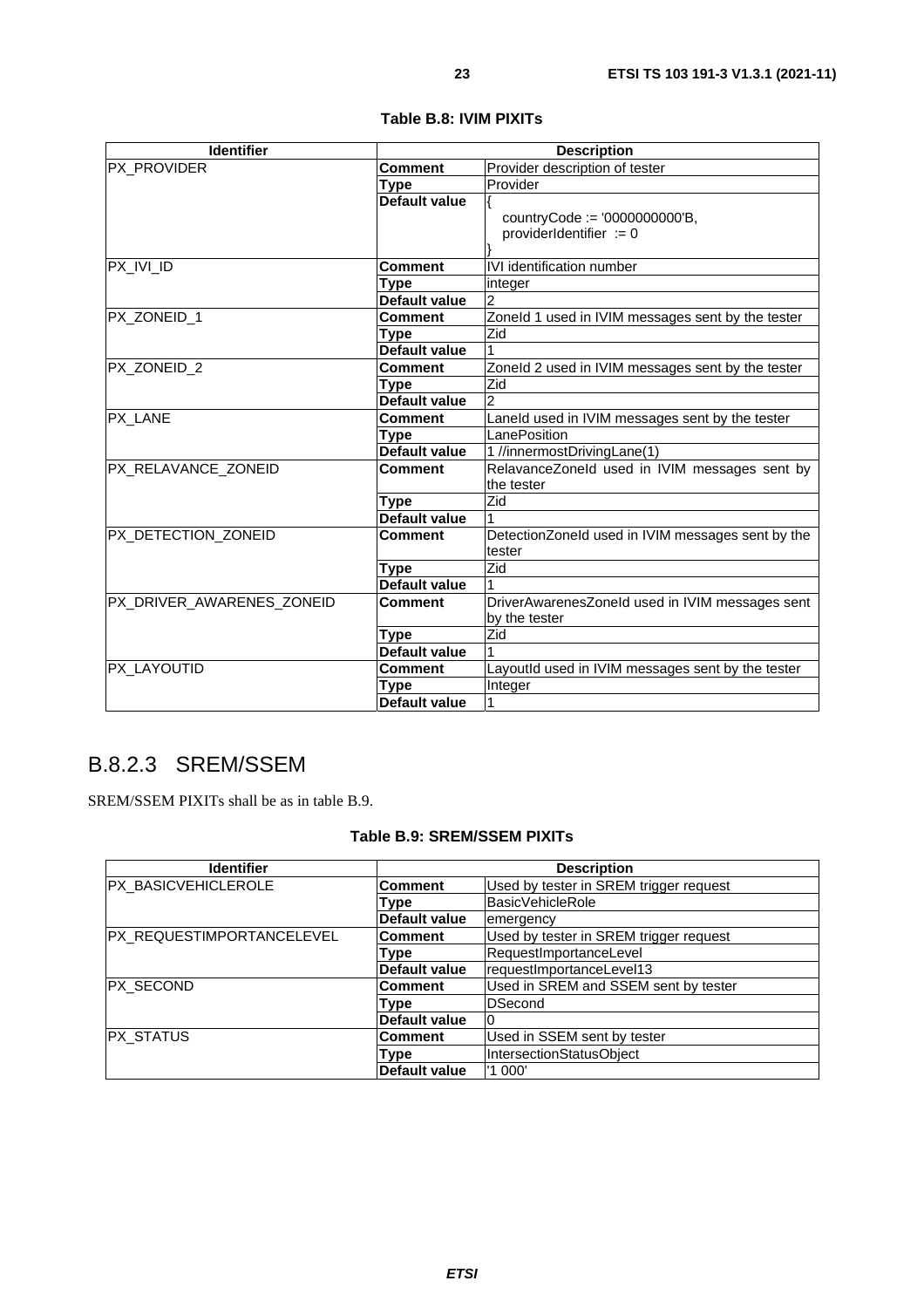### <span id="page-23-0"></span>B.8.2.4 RTCMEM

RTCME PIXITs shall be as in table B.10.

| Table B.10: RTCMEM PIXITs |
|---------------------------|
|---------------------------|

| <b>Identifier</b>         | <b>Description</b>   |                                        |  |  |
|---------------------------|----------------------|----------------------------------------|--|--|
| PX_BASICVEHICLEROLE       | <b>Comment</b>       | Used by tester in SREM trigger request |  |  |
|                           | Type                 | BasicVehicleRole                       |  |  |
|                           | Default value        | emergency                              |  |  |
| PX_REQUESTIMPORTANCELEVEL | <b>Comment</b>       | Used by tester in SREM trigger request |  |  |
|                           | Type                 | RequestImportanceLevel                 |  |  |
|                           | Default value        | requestImportanceLevel13               |  |  |
| <b>PX SECOND</b>          | Comment              | Used in SREM and SSEM sent by tester   |  |  |
|                           | Type                 | <b>DSecond</b>                         |  |  |
|                           | <b>Default value</b> |                                        |  |  |
| <b>PX_STATUS</b>          | <b>Comment</b>       | Used in SSEM sent by tester            |  |  |
|                           | Type                 | IntersectionStatusObject               |  |  |
|                           | Default value        | '1 000'                                |  |  |

### B.8.2.5 Generic

Generic PIXITs shall be as in table B.11.

### **Table B.11: Generic PIXITs**

| <b>Identifier</b>        | <b>Description</b> |                                                       |  |  |
|--------------------------|--------------------|-------------------------------------------------------|--|--|
| PX_IUT_STATION_ID        | <b>Comment</b>     | Station Id sent by the IUT                            |  |  |
|                          | Type               | Integer                                               |  |  |
|                          | Default value      |                                                       |  |  |
| PX_IUT_STATION_TYPE      | <b>Comment</b>     | Station Type sent by the IUT                          |  |  |
|                          | Type               | Integer                                               |  |  |
|                          | Default value      |                                                       |  |  |
| PX_TESTER_STATION_ID     | <b>Comment</b>     | Station Id sent by the tester                         |  |  |
|                          | Type               | Integer                                               |  |  |
|                          | Default value      | 111 111                                               |  |  |
| PX_TESTER_STATION_TYPE   | <b>Comment</b>     | Station Type sent by the tester                       |  |  |
|                          | Type               | Integer                                               |  |  |
|                          | Default value      |                                                       |  |  |
| PX_TS_LATITUDE           | <b>Comment</b>     | The Latitude of the tester (microdegrees)             |  |  |
|                          | Type               | Integer                                               |  |  |
|                          | Default value      | 436 175 790                                           |  |  |
| PX_TS_LONGITUDE          | Comment            | The Longitude of the tester (microdegrees)            |  |  |
|                          | Type               | Integer                                               |  |  |
|                          | Default value      | 70 546 480                                            |  |  |
| PX_TIME_DELTA            | <b>Comment</b>     | Tolerance to be applied when checking                 |  |  |
|                          |                    | timestamps (ms)                                       |  |  |
|                          | Type               | Integer                                               |  |  |
|                          | Default value      | 1 000                                                 |  |  |
| PX_GNSS_SCENARIO_SUPPORT | <b>Comment</b>     | Does the IUT support GNSS scenarios?                  |  |  |
|                          | Type               | Boolean                                               |  |  |
|                          | Default value      | <b>FALSE</b>                                          |  |  |
| PX_CERT_FOR_TS           | <b>Comment</b>     | The certificate identifier that the tester (TS) shall |  |  |
|                          |                    | use in case of secured IUT                            |  |  |
|                          | Type               | Charstring                                            |  |  |
|                          | Default value      | "CERT_TS_A_AT"                                        |  |  |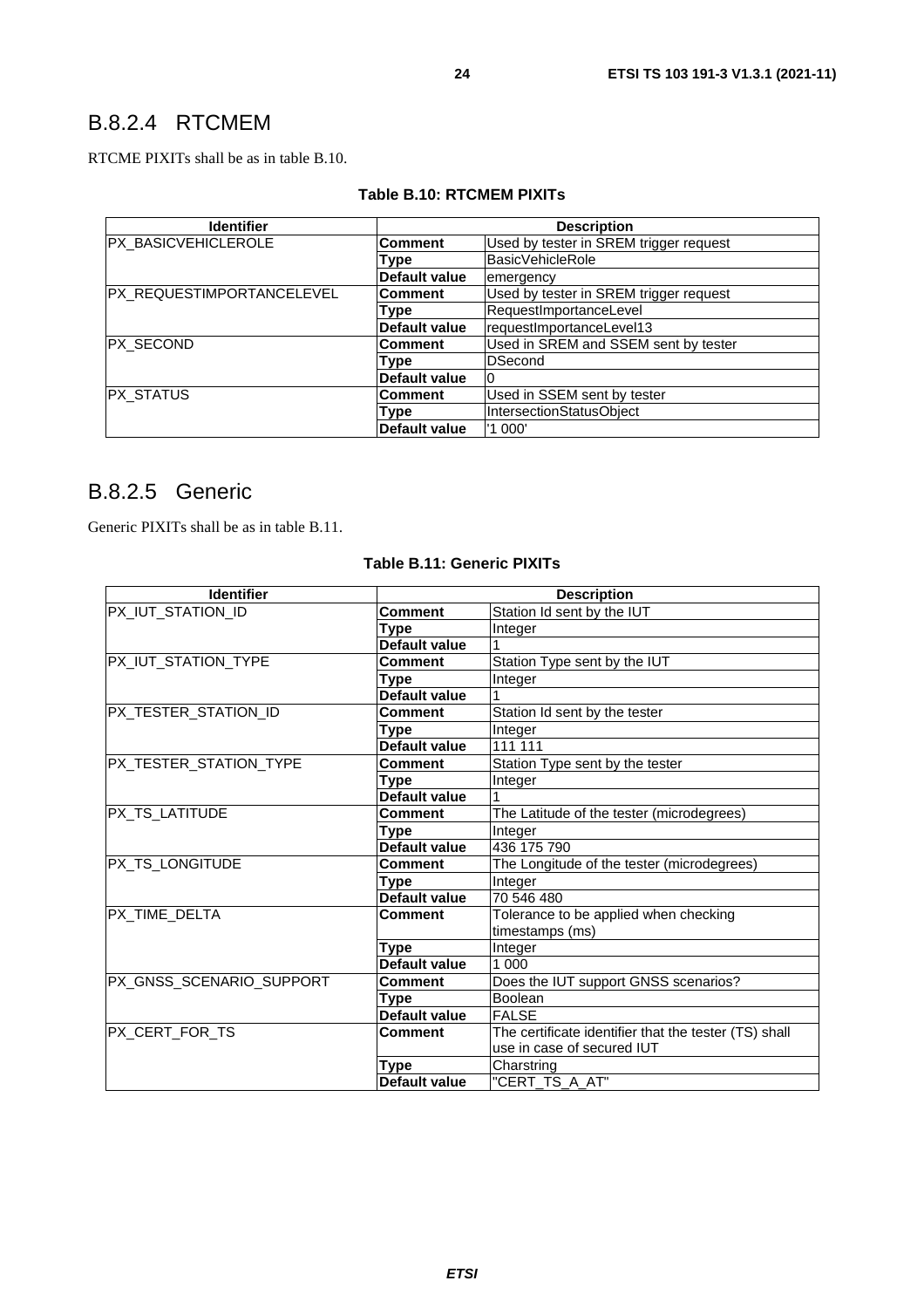# <span id="page-24-0"></span>Annex C (normative): PCTR pro forma

# C.1 Partial cancellation of copyright

Notwithstanding the provisions of the copyright clause related to the text of the present document, ETSI grants that users of the present document may freely reproduce the PCTR pro forma in this annex so that it can be used for its intended purposes and may further publish the completed PCTR.

# C.2 Introduction

The PCTR pro forma is based on ISO/IEC 9646-6.

# C.3 Identification summary

### C.3.1 Protocol conformance test report

A protocol conformance test report shall be as in table C.1.

#### **Table C.1: Protocol conformance test report**

| <b>IPCTR Number:</b>            |  |
|---------------------------------|--|
| <b>PCTR Date:</b>               |  |
| Corresponding SCTR Number:      |  |
| Corresponding SCTR Date:        |  |
| Test Laboratory Identification: |  |
| <b>Test Laboratory Manager:</b> |  |
| Signature:                      |  |

# C.3.2 IUT identification

An IUT shall be identified as specified in table C.2.

#### **Table C.2: IUT identification**

| Name:                   |  |
|-------------------------|--|
| Version:                |  |
| Protocol specification: |  |
| PICS:                   |  |
| Previous PCTR if any:   |  |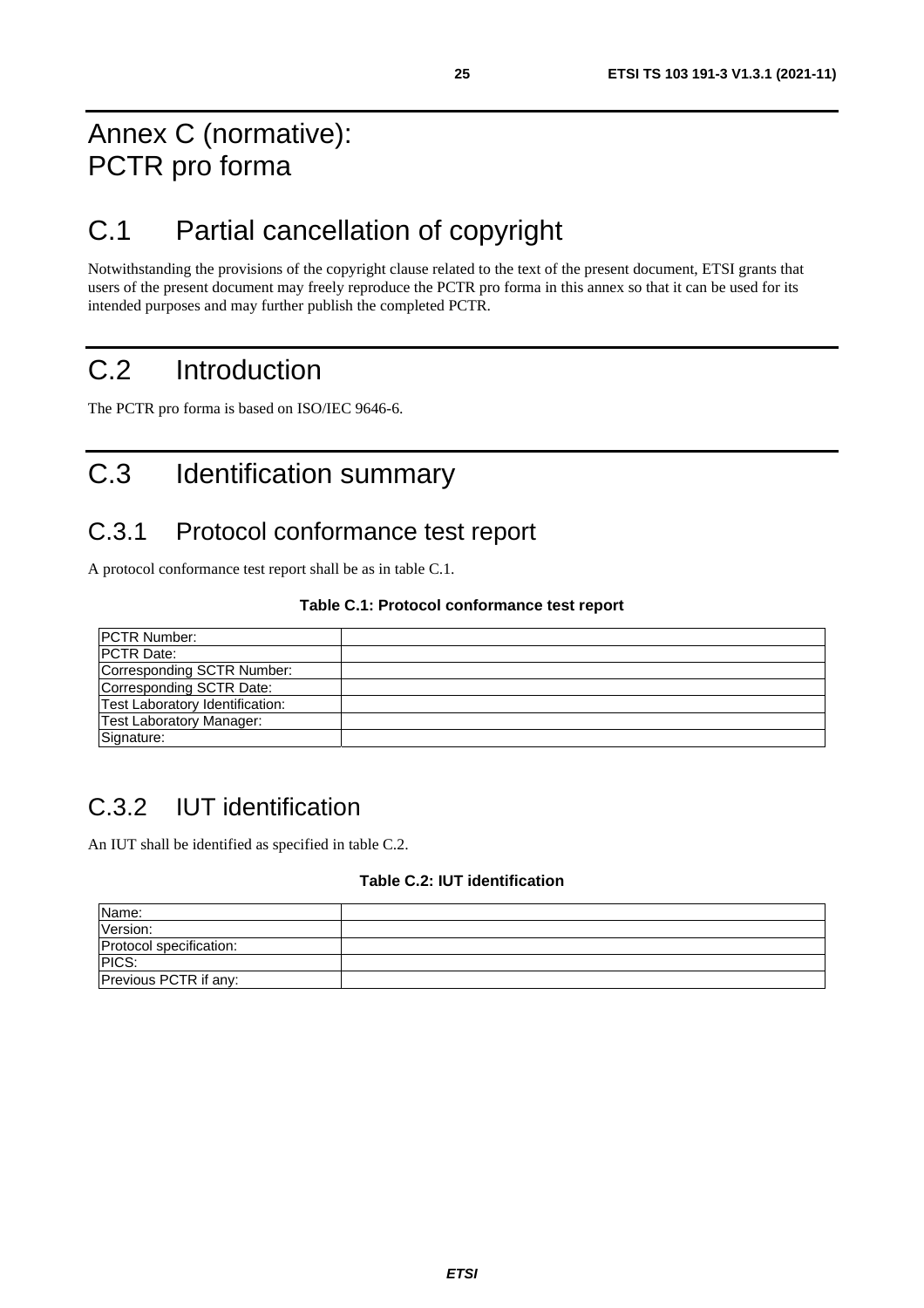# <span id="page-25-0"></span>C.3.3 Testing environment

The testing environment shall be as specified in table C.3.

#### **Table C.3: Testing environment**

| <b>PIXIT Number:</b>                 |  |
|--------------------------------------|--|
| <b>ATS</b> Specification:            |  |
| Abstract Test Method:                |  |
| Means of Testing identification:     |  |
| Date of testing:                     |  |
| Conformance Log reference(s):        |  |
| Retention Date for Log reference(s): |  |

### C.3.4 Limits and reservation

Additional information relevant to the technical contents or further use of the test report, or the rights and obligations of the test laboratory and the client, may be given here. Such information may include restriction on the publication of the report.

 ............................................................................................................................................................................................... ............................................................................................................................................................................................... ...............................................................................................................................................................................................

# C.3.5 Comments

Additional comments may be given by either the client or the test laboratory on any of the contents of the PCTR, for example, to note disagreement between the two parties.

 ............................................................................................................................................................................................... ............................................................................................................................................................................................... ............................................................................................................................................................................................... ............................................................................................................................................................................................... ...............................................................................................................................................................................................

# C.4 IUT Conformance status

This IUT has or has not been shown by conformance assessment to be non-conforming to the specified protocol specification.

*Strike the appropriate words in this sentence. If the PICS for this IUT is consistent with the static conformance requirements (as specified in clause C.3 in the present document) and there are no "FAIL" verdicts to be recorded (in clause C.6 in the present document) strike the words "has or", otherwise strike the words "or has not".*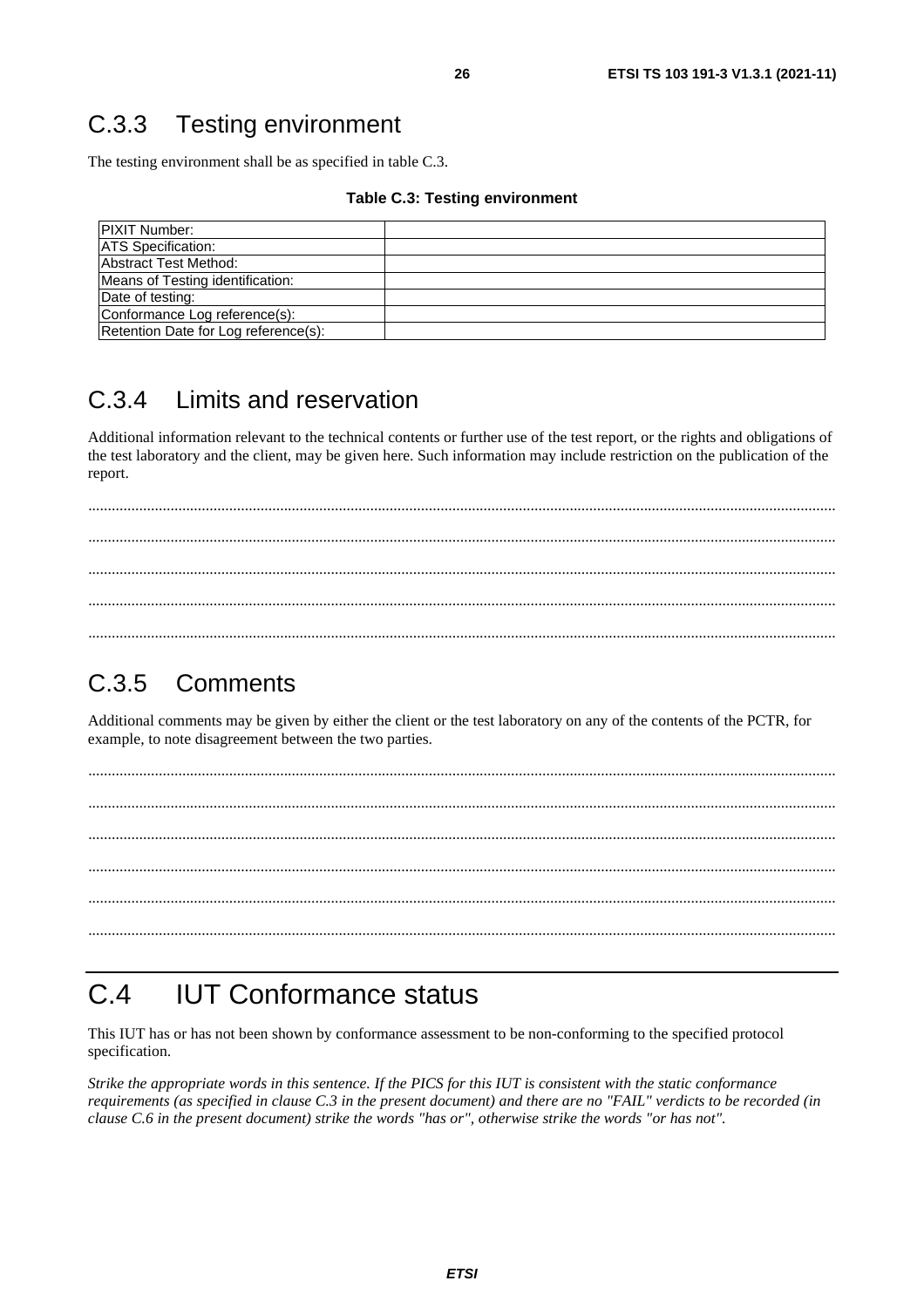#### <span id="page-26-0"></span>Static conformance summary  $C.5$

The PICS for this IUT is or is not consistent with the static conformance requirements in the specified protocol.

Strike the appropriate words in this sentence.

#### Dynamic conformance summary  $C<sub>6</sub>$

The test campaign did or did not reveal errors in the IUT.

Strike the appropriate words in this sentence. If there are no "FAIL" verdicts to be recorded in this clause, strike the words "did or" otherwise strike the words "or did not".

Summary of the results of groups of test:

#### Static conformance review report  $C.7$

If clause C.3 indicates non-conformance, this clause itemizes the mismatches between the PICS and the static conformance requirements of the specified protocol specification.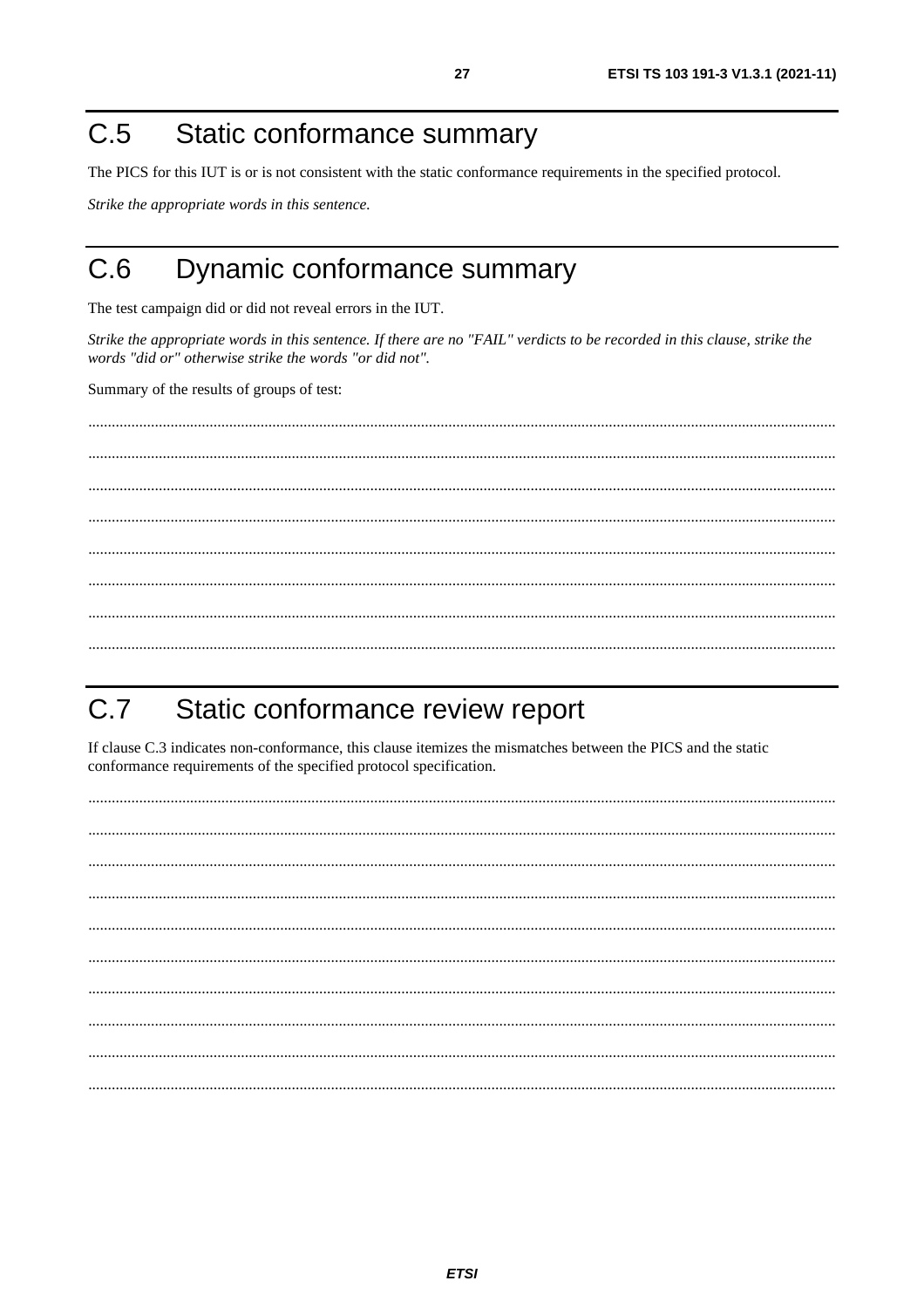# <span id="page-27-0"></span>C.8 Test campaign report

#### **Table C.4: MAPEM and SPATEM test cases**

| <b>ATS Reference</b>                                           | Selected?        | Run?             | <b>Verdict</b> | <b>Observations</b><br>(Reference to any<br>observations made in |
|----------------------------------------------------------------|------------------|------------------|----------------|------------------------------------------------------------------|
|                                                                |                  |                  |                | clause C.7)                                                      |
| TC_IS_RLT_GEN_MSGF_BV_01                                       | Yes/No           | Yes/No           |                |                                                                  |
| TC IS RLT GEN MSGF BV 02                                       | Yes/No           | Yes/No           |                |                                                                  |
| GEN MSGF_BV_03<br>TC IS RLT                                    | Yes/No           | Yes/No           |                |                                                                  |
| TC_IS_RLT_GEN_MSGF_BV_04                                       | Yes/No           | Yes/No           |                |                                                                  |
| TC_IS_RLT_GEN_MSGF_BV_05                                       | Yes/No           | Yes/No           |                |                                                                  |
| <b>IS RLT</b><br><b>GEN MSGF BV</b><br>ТC<br>06                | Yes/No           | Yes/No           |                |                                                                  |
| TC_IS_RLT_GEN_MSGF_BV_07                                       | Yes/No           | Yes/No           |                |                                                                  |
| TC_IS_RLT_GEN_MSGF_BV_08<br><b>GEN MSGF BV</b>                 | Yes/No           | Yes/No           |                |                                                                  |
| TC_IS_RLT<br>09<br>TC_IS_RLT_GEN_MSGF_BV_10                    | Yes/No           | Yes/No           |                |                                                                  |
| TC_IS_RLT<br>GEN MSGF BV 11                                    | Yes/No<br>Yes/No | Yes/No           |                |                                                                  |
| TC_IS_RLT_GEN_MSGF_BV_12                                       | Yes/No           | Yes/No<br>Yes/No |                |                                                                  |
|                                                                |                  |                  |                |                                                                  |
| TC_IS_RLT_GEN_MSGF_BV_13<br>GEN MSGF BV<br><b>IS RLT</b><br>14 | Yes/No<br>Yes/No | Yes/No<br>Yes/No |                |                                                                  |
| ТC<br>IS RLT GEN MSGF BV 15<br><b>TC</b>                       | Yes/No           | Yes/No           |                |                                                                  |
| TC_IS_RLT_GEN_MSGF_BV_16                                       | Yes/No           | Yes/No           |                |                                                                  |
| <b>TC</b><br>IS RLT GEN MSGF BV 17                             | Yes/No           | Yes/No           |                |                                                                  |
| TC_IS_RLT_GEN_FRAG_BV_01                                       | Yes/No           | Yes/No           |                |                                                                  |
| GEN FRAG BV 02<br><b>IS RLT</b><br>ТC                          | Yes/No           | Yes/No           |                |                                                                  |
| <b>IS RLT</b><br>GEN COM BV 01<br>ТC                           | Yes/No           | Yes/No           |                |                                                                  |
| TC IS RLT GEN COM BV 03                                        | Yes/No           | Yes/No           |                |                                                                  |
| IS RLT_GEN_COM_BV_04<br>ТC                                     | Yes/No           | Yes/No           |                |                                                                  |
| TP_IS_RLT_GEN_SEC_BV_01                                        | Yes/No           | Yes/No           |                |                                                                  |
| IS_RLT_GEN_SSP_BV_01<br>TP.                                    | Yes/No           | Yes/No           |                |                                                                  |
| IS RLT GEN SSP BV 02<br>TP.                                    | Yes/No           | Yes/No           |                |                                                                  |
| TP_IS_RLT_GEN_SSP_BO_03                                        | Yes/No           | Yes/No           |                |                                                                  |
| <b>IS RLT</b><br>GEN SSP BV 04<br>TP                           | Yes/No           | Yes/No           |                |                                                                  |
| IS_RLT_GEN_SSP_BO_05<br><b>TP</b>                              | Yes/No           | Yes/No           |                |                                                                  |
| IS RLT_GEN_RATE_BV_01<br>TP                                    | Yes/No           | Yes/No           |                |                                                                  |
| IS RLT<br>GEN RCV BV 03<br>TP                                  | Yes/No           | Yes/No           |                |                                                                  |
| TP_IS_RLT_RCV_SEC_BV_01                                        | Yes/No           | Yes/No           |                |                                                                  |
| IS RLT<br><b>RCV</b><br>SEC BO 02<br>TP                        | Yes/No           | Yes/No           |                |                                                                  |
| IS RLT<br>RCV SEC BO 03<br>TP                                  | Yes/No           | Yes/No           |                |                                                                  |
| IS_RLT_RCV_SEC_BO_04<br>TP                                     | Yes/No           | Yes/No           |                |                                                                  |
| TP_IS_RLT_GEN_SSP_BV_01                                        | Yes/No           | Yes/No           |                |                                                                  |
| TP_IS_RLT_GEN_SSP_BV_02                                        | Yes/No           | Yes/No           |                |                                                                  |
| TP_IS_RLT_GEN_SSP_BO_03                                        | Yes/No           | Yes/No           |                |                                                                  |
| TP IS RLT GEN SSP BV 04                                        | Yes/No           | Yes/No           |                |                                                                  |
| TP_IS_RLT_GEN_SSP_BO_05                                        | Yes/No           | Yes/No           |                |                                                                  |
| TP_IS_TLM_GEN_MSGF_BV_01                                       | Yes/No           | Yes/No           |                |                                                                  |
| TP_IS_TLM_GEN_MSGF_BV_02                                       | Yes/No           | Yes/No           |                |                                                                  |
| TP IS TLM GEN MSGF BV 03                                       | Yes/No           | Yes/No           |                |                                                                  |
| TP_IS_TLM_GEN_MSGF_BV_04                                       | Yes/No           | Yes/No           |                |                                                                  |
| TP_IS_TLM_GEN_MSGF_BV_05                                       | Yes/No           | Yes/No           |                |                                                                  |
| TP_IS_TLM_GEN_MSGF_BV_06                                       | Yes/No           | Yes/No           |                |                                                                  |
| TP_IS_TLM_GEN_MSGF_BV_07                                       | Yes/No           | Yes/No           |                |                                                                  |
| TP_IS_TLM_GEN_MSGF_BV_08                                       | Yes/No           | Yes/No           |                |                                                                  |
| TP_IS_TLM_GEN_MSGF_BV_09                                       | Yes/No           | Yes/No           |                |                                                                  |
| TP_IS_TLM_GEN_MSGF_BV_10                                       | Yes/No           | Yes/No           |                |                                                                  |
| TP_IS_TLM_GEN_MSGF_BV_11                                       | Yes/No           | Yes/No           |                |                                                                  |
| TP_IS_TLM_GEN_MSGF_BV_12                                       | Yes/No           | Yes/No           |                |                                                                  |
| TP_IS_TLM_GEN_MSGF_BV_13                                       | Yes/No           | Yes/No           |                |                                                                  |
| TP_IS_TLM_GEN_MSGF_BV_14                                       | Yes/No           | Yes/No           |                |                                                                  |
| TP_IS_TLM_GEN_EVGN_BV_01                                       | Yes/No           | Yes/No           |                |                                                                  |
| TP_IS_TLM_GEN_EVGN_BV_02                                       | Yes/No           | Yes/No           |                |                                                                  |
| TP_IS_TLM_GEN_EVGN_BV_03                                       | Yes/No           | Yes/No           |                |                                                                  |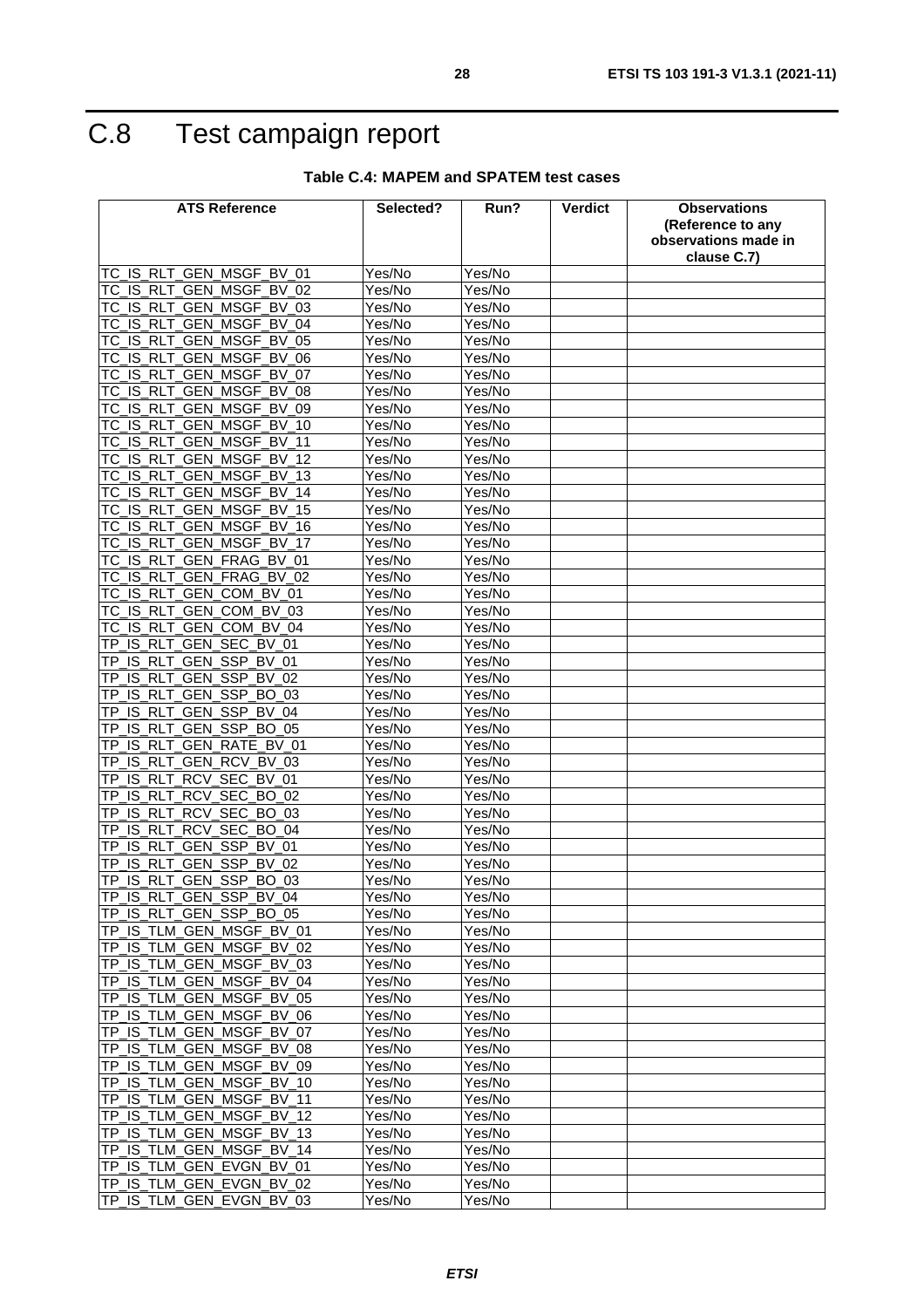| <b>ATS Reference</b>                | Selected? | Run?   | <b>Verdict</b> | <b>Observations</b><br>(Reference to any<br>observations made in<br>clause C.7) |
|-------------------------------------|-----------|--------|----------------|---------------------------------------------------------------------------------|
| TP_IS_TLM_GEN_EVGN_BV_04            | Yes/No    | Yes/No |                |                                                                                 |
| TP IS TLM GEN COM BV 01             | Yes/No    | Yes/No |                |                                                                                 |
| IS TLM GEN COM BV 02<br>TP          | Yes/No    | Yes/No |                |                                                                                 |
| TP IS TLM GEN COM BV 03             | Yes/No    | Yes/No |                |                                                                                 |
| TP_IS_TLM_GEN_SEC_BV_01             | Yes/No    | Yes/No |                |                                                                                 |
| TP_IS_TLM_GEN_SEC_BV_02             | Yes/No    | Yes/No |                |                                                                                 |
| TP_IS_TLM_GEN_SSP_BV_01             | Yes/No    | Yes/No |                |                                                                                 |
| TP_IS_TLM_GEN_SSP_BV_02             | Yes/No    | Yes/No |                |                                                                                 |
| TP_IS_TLM_GEN_SSP_BO_03             | Yes/No    | Yes/No |                |                                                                                 |
| TP_IS_TLM_GEN_SSP_BV_04             | Yes/No    | Yes/No |                |                                                                                 |
| TP_IS_TLM_GEN_SSP_BO_05             | Yes/No    | Yes/No |                |                                                                                 |
| TP_IS_TLM_GEN_SSP_BV_06             | Yes/No    | Yes/No |                |                                                                                 |
| TP_IS_TLM_GEN_SSP_BV_07             | Yes/No    | Yes/No |                |                                                                                 |
| TP_IS_TLM_GEN_SSP_BO_08             | Yes/No    | Yes/No |                |                                                                                 |
| TP_IS_TLM_GEN_SSP_BO_09             | Yes/No    | Yes/No |                |                                                                                 |
| _IS_TLM_GEN_RATE_BV_01<br><b>TP</b> | Yes/No    | Yes/No |                |                                                                                 |
| TP IS TLM RCV MSGF BV 01            | Yes/No    | Yes/No |                |                                                                                 |
| TP_IS_TLM_RCV_SEC_BV_01             | Yes/No    | Yes/No |                |                                                                                 |
| TP_IS_TLM_RCV_SEC_BO_01             | Yes/No    | Yes/No |                |                                                                                 |
| TP_IS_TLM_RCV_SSP_BV_01             | Yes/No    | Yes/No |                |                                                                                 |
| TP_IS_TLM_RCV_SSP_BO_02             | Yes/No    | Yes/No |                |                                                                                 |
| TP_IS_TLM_RCV_SSP_BV_03             | Yes/No    | Yes/No |                |                                                                                 |
| TP_IS_TLM_RCV_SSP_BO_04             | Yes/No    | Yes/No |                |                                                                                 |
| TP_IS_TLM_RCV_SSP_BV_05             | Yes/No    | Yes/No |                |                                                                                 |
| TP IS TLM RCV SSP BO 06             | Yes/No    | Yes/No |                |                                                                                 |

### **Table C.5: IVIM test cases**

| <b>ATS Reference</b>                    | Selected? | Run?                 | <b>Verdict</b> | <b>Observations</b><br>(Reference to any<br>observations made in<br>clause C.7) |
|-----------------------------------------|-----------|----------------------|----------------|---------------------------------------------------------------------------------|
| TP IS IVI GEN MSGF BV 01                | Yes/No    | Yes/No               |                |                                                                                 |
| TP_IS_IVI_GEN_LOC_BV_01                 | Yes/No    | Yes/No               |                |                                                                                 |
| IS IVI GEN LOC BV 02<br><b>TP</b>       | Yes/No    | Yes/No               |                |                                                                                 |
| TP_IS_IVI_GEN_LOC_BV_03                 | Yes/No    | $\overline{Y}$ es/No |                |                                                                                 |
| IS IVI GEN LOC BV 04<br><b>TP</b>       | Yes/No    | Yes/No               |                |                                                                                 |
| IS IVI GEN LOC BV 05<br>TP              | Yes/No    | Yes/No               |                |                                                                                 |
| IS IVI GEN LOC BV 06<br>TP              | Yes/No    | Yes/No               |                |                                                                                 |
| IS IVI GEN MANC BV 01<br>ТP             | Yes/No    | Yes/No               |                |                                                                                 |
| IS IVI GEN MANC BV 02<br>TP             | Yes/No    | Yes/No               |                |                                                                                 |
| TP IS IVI GEN EVGN BV 01                | Yes/No    | Yes/No               |                |                                                                                 |
| TP IS IVI GEN EVGN BV 02                | Yes/No    | Yes/No               |                |                                                                                 |
| IS IVI GEN EVGN BV 03<br>TP             | Yes/No    | Yes/No               |                |                                                                                 |
| IS IVI GEN EVGN BV 04<br><b>TP</b>      | Yes/No    | Yes/No               |                |                                                                                 |
| TP_IS_IVI_GEN_EVGN_BV_05                | Yes/No    | Yes/No               |                |                                                                                 |
| IS IVI GEN EVUP BV 01<br><b>TP</b>      | Yes/No    | Yes/No               |                |                                                                                 |
| IS IVI GEN EVUP BV 02<br>TP             | Yes/No    | Yes/No               |                |                                                                                 |
| TP_IS_IVI_GEN_EVUP_BV_03                | Yes/No    | Yes/No               |                |                                                                                 |
| IS IVI GEN EVUP BV 04<br>TP             | Yes/No    | Yes/No               |                |                                                                                 |
| TP_IS_IVI_GEN_EVUP_BV_05                | Yes/No    | Yes/No               |                |                                                                                 |
| TP_IS_IVI_GEN_GENAPP_BV_01              | Yes/No    | Yes/No               |                |                                                                                 |
| IS IVI GEN GENAPP<br>BV 02<br><b>TP</b> | Yes/No    | Yes/No               |                |                                                                                 |
| IS IVI GEN GENAPP BV 03<br>TP           | Yes/No    | Yes/No               |                |                                                                                 |
| TP_IS_IVI_GEN_GENAPP_BV_04              | Yes/No    | Yes/No               |                |                                                                                 |
| IS IVI GEN GENAPP BV 05<br>TP           | Yes/No    | Yes/No               |                |                                                                                 |
| IS IVI GEN RCC BV 01<br><b>TP</b>       | Yes/No    | Yes/No               |                |                                                                                 |
| TP_IS_IVI_GEN_RCC_BV_02                 | Yes/No    | Yes/No               |                |                                                                                 |
| IS IVI GEN RCC BV 03<br>TP              | Yes/No    | Yes/No               |                |                                                                                 |
| TP IS IVI GEN TEXT BV 01                | Yes/No    | Yes/No               |                |                                                                                 |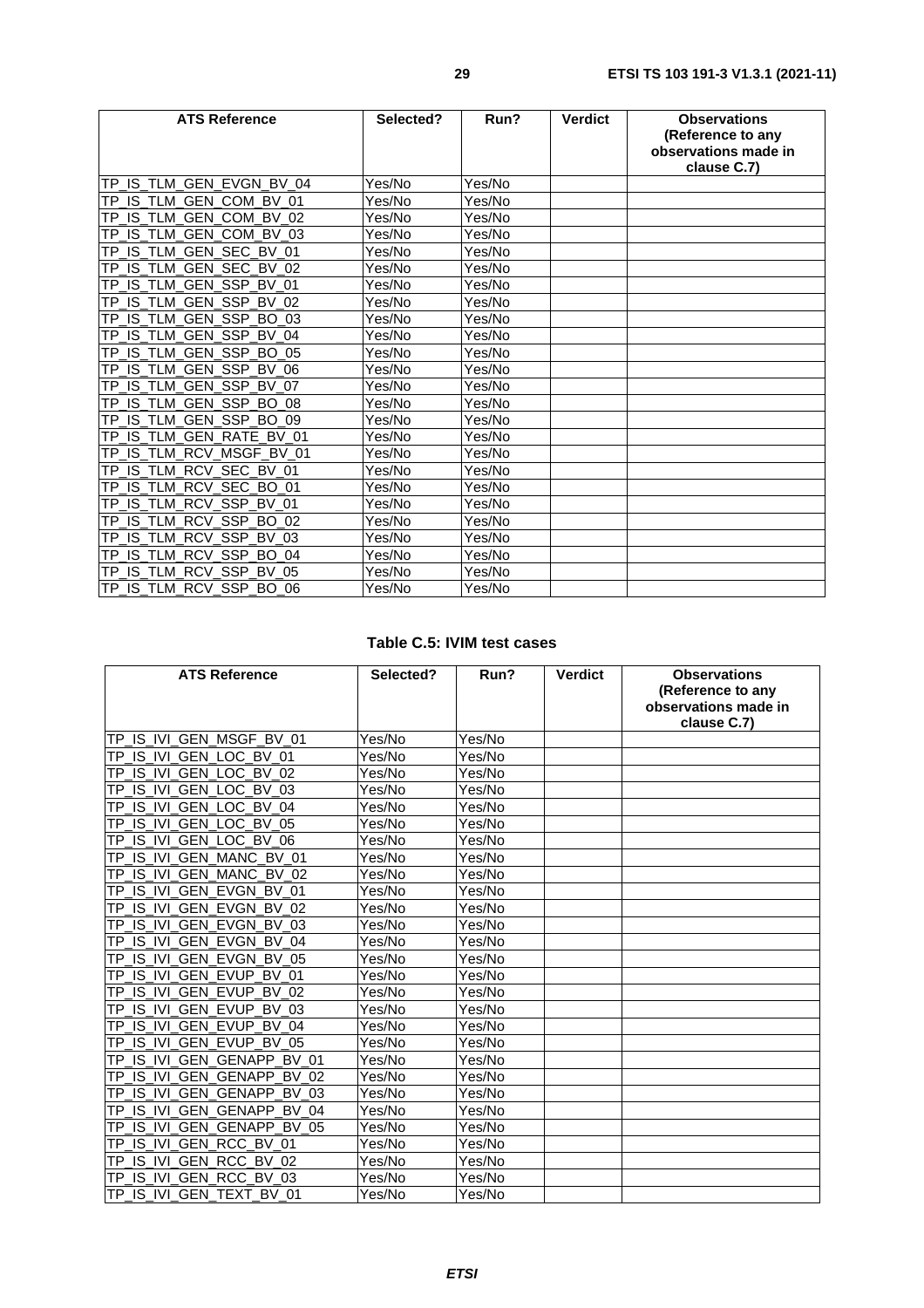| <b>ATS Reference</b>                               | Selected? | Run?   | <b>Verdict</b> | <b>Observations</b><br>(Reference to any<br>observations made in<br>clause C.7) |
|----------------------------------------------------|-----------|--------|----------------|---------------------------------------------------------------------------------|
| TP IS IVI GEN TEXT BV 02                           | Yes/No    | Yes/No |                |                                                                                 |
| TP IS IVI GEN TEXT<br>BV 03                        | Yes/No    | Yes/No |                |                                                                                 |
| IS IVI GEN TEXT<br><b>BV 04</b><br>TP.             | Yes/No    | Yes/No |                |                                                                                 |
| _IS_IVI_GEN_GFQ_TI_01<br>TP                        | Yes/No    | Yes/No |                |                                                                                 |
| IS IVI GEN GFQ TI 02<br>ΤP                         | Yes/No    | Yes/No |                |                                                                                 |
| IS IVI<br>GEN EVRP BV 01<br>ТC                     | Yes/No    | Yes/No |                |                                                                                 |
| TC IS IVI GEN EVRP BV 02                           | Yes/No    | Yes/No |                |                                                                                 |
| IS IVI GEN EVTR BV 01<br>ТC                        | Yes/No    | Yes/No |                |                                                                                 |
| IS IVI GEN EVTR BV 02<br>ТC                        | Yes/No    | Yes/No |                |                                                                                 |
| GEN EVTR BV 03<br>TC IS IVI                        | Yes/No    | Yes/No |                |                                                                                 |
| IS IVI GEN EVTR BV 04<br>ТC                        | Yes/No    | Yes/No |                |                                                                                 |
| IS IVI GEN COM BV 01<br>ТC                         | Yes/No    | Yes/No |                |                                                                                 |
| GEN COM BV 02<br>TC_IS_IVI                         | Yes/No    | Yes/No |                |                                                                                 |
| TC_IS_IVI_GEN_SEC_BV_01                            | Yes/No    | Yes/No |                |                                                                                 |
| IS_IVI_GEN_SSP_BV_01<br>ТC                         | Yes/No    | Yes/No |                |                                                                                 |
| GEN SSP BO 01<br>TC IS IVI                         | Yes/No    | Yes/No |                |                                                                                 |
| TC_IS_IVI_GEN_SSP_BO_02                            | Yes/No    | Yes/No |                |                                                                                 |
| IS IVI<br>GEN SSP_BO_03<br>ТC                      | Yes/No    | Yes/No |                |                                                                                 |
| <b>GEN SSP</b><br>IS IVI<br>BO.<br>04<br>ТC        | Yes/No    | Yes/No |                |                                                                                 |
| GEN_SSP_BO_05<br>IS IVI<br>ТC                      | Yes/No    | Yes/No |                |                                                                                 |
| IS_IVI_GEN_SSP_BO_06<br>ТC                         | Yes/No    | Yes/No |                |                                                                                 |
| IS IVI<br>RCV MSGF BV 01<br>TΡ                     | Yes/No    | Yes/No |                |                                                                                 |
| IS_IVI_RCV_DATA_BV_01<br>TP                        | Yes/No    | Yes/No |                |                                                                                 |
| IS IVI RCV DATA<br>BV 02<br>ΤP                     | Yes/No    | Yes/No |                |                                                                                 |
| IS IVI<br><b>RCV DATA</b><br><b>BV</b><br>TΡ<br>03 | Yes/No    | Yes/No |                |                                                                                 |
| IS_IVI_RCV_DATA<br><b>BV 04</b><br>ТP              | Yes/No    | Yes/No |                |                                                                                 |
| IS IVI RCV DATA<br><b>BV 05</b><br>TΡ              | Yes/No    | Yes/No |                |                                                                                 |
| IS IVI RCV EVUP BV 01<br>ТP                        | Yes/No    | Yes/No |                |                                                                                 |
| IS IVI RCV EVUP BV 02<br>ТP                        | Yes/No    | Yes/No |                |                                                                                 |
| IS IVI RCV EVUP BV 03<br>TΡ                        | Yes/No    | Yes/No |                |                                                                                 |
| IS IVI RCV EVUP BV<br>ТP<br>04                     | Yes/No    | Yes/No |                |                                                                                 |
| IS IVI<br>RCV_EVUP<br><b>BV</b><br>05<br>ΤP        | Yes/No    | Yes/No |                |                                                                                 |
| IS_IVI_RCV_EVUP_BV_06<br>ТP                        | Yes/No    | Yes/No |                |                                                                                 |
| IS_IVI_RCV_SSP_BV_01<br>ТC                         | Yes/No    | Yes/No |                |                                                                                 |
| RCV_SSP_BO_01<br>IS IVI<br>ТC                      | Yes/No    | Yes/No |                |                                                                                 |
| SSP_BO_02<br>IS IVI<br><b>RCV</b><br>тс            | Yes/No    | Yes/No |                |                                                                                 |
| IS IVI RCV SSP BO 03<br>ТC                         | Yes/No    | Yes/No |                |                                                                                 |
| RCV_SSP_BO_04<br>IS IVI<br>ТC                      | Yes/No    | Yes/No |                |                                                                                 |
| RCV SSP BO 05<br>TC_IS_IVI                         | Yes/No    | Yes/No |                |                                                                                 |
| TC IS IVI RCV SSP BO 06                            | Yes/No    | Yes/No |                |                                                                                 |
| TC IS IVI RCV SSP BO 07                            | Yes/No    | Yes/No |                |                                                                                 |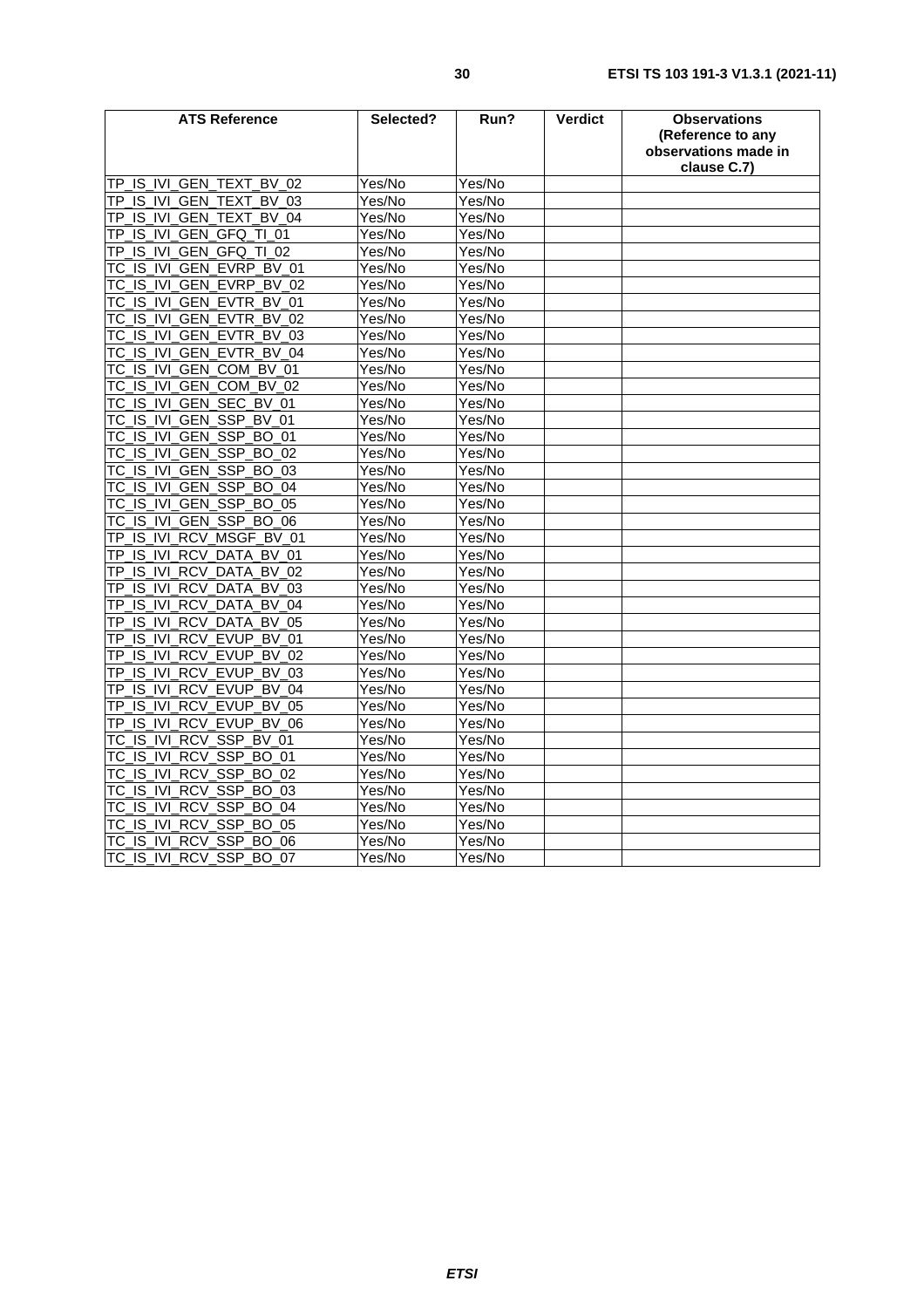| <b>ATS Reference</b>                 | Selected? | Run?                 | <b>Verdict</b> | <b>Observations</b><br>(Reference to any<br>observations made in<br>clause C.7) |
|--------------------------------------|-----------|----------------------|----------------|---------------------------------------------------------------------------------|
| TP_IS_TLCR_GEN_MSGF_BV_01            | Yes/No    | Yes/No               |                |                                                                                 |
| TP_IS_TLCR_GEN_EVGN_BV_01            | Yes/No    | Yes/No               |                |                                                                                 |
| TP_IS_TLCR_GEN_EVGN_BV_02            | Yes/No    | Yes/No               |                |                                                                                 |
| TP_IS_TLCR_GEN_EVGN_BV_03            | Yes/No    | Yes/No               |                |                                                                                 |
| TP IS TLCR GEN EVGN BV 04            | Yes/No    | Yes/No               |                |                                                                                 |
| IS TLCR GEN EVGN BV 05<br><b>TP</b>  | Yes/No    | Yes/No               |                |                                                                                 |
| IS TLCR GEN EVUP BV 01<br><b>TP</b>  | Yes/No    | Yes/No               |                |                                                                                 |
| IS_TLCR_GEN_COM_BV_01<br><b>TP</b>   | Yes/No    | Yes/No               |                |                                                                                 |
| TP_IS_TLCR_GEN_COM_BV_02             | Yes/No    | $\overline{Yes}$ /No |                |                                                                                 |
| IS TLCR GEN CANC BV 01<br>TP         | Yes/No    | Yes/No               |                |                                                                                 |
| TP_IS_TLCR_GEN_SEC_BV_01             | Yes/No    | Yes/No               |                |                                                                                 |
| IS TLCR GEN SSP BV 01<br>TP          | Yes/No    | Yes/No               |                |                                                                                 |
| IS_TLCR_GEN_SSP_BV_02<br><b>TP</b>   | Yes/No    | Yes/No               |                |                                                                                 |
| IS TLCR GEN SSP BV 02 X<br>TP        | Yes/No    | Yes/No               |                |                                                                                 |
| IS TLCR GEN SEC BO 03<br>TP          | Yes/No    | Yes/No               |                |                                                                                 |
| IS_TLCR_GEN_SEC_BO_04<br><b>TP</b>   | Yes/No    | Yes/No               |                |                                                                                 |
| IS_TLCR_GEN_RATE_TI_01<br>ТP         | Yes/No    | Yes/No               |                |                                                                                 |
| IS_TLCR_RCV_MSGF_BV_01<br>ТP         | Yes/No    | Yes/No               |                |                                                                                 |
| IS TLCR RCV SSP BV 01<br>TP          | Yes/No    | Yes/No               |                |                                                                                 |
| IS TLCR RCV SSP BV 02<br>TP          | Yes/No    | Yes/No               |                |                                                                                 |
| IS TLCR RCV SSP BV 02 X<br><b>TP</b> | Yes/No    | Yes/No               |                |                                                                                 |
| IS_TLCR_RCV_SSP_BO_01<br><b>TP</b>   | Yes/No    | Yes/No               |                |                                                                                 |
| IS TLCR RCV SSP BO 02<br>TP          | Yes/No    | Yes/No               |                |                                                                                 |
| TP_IS_TLCS_RCV_MSGF_BV_01            | Yes/No    | Yes/No               |                |                                                                                 |
| IS TLCS GEN MSGF BV 02<br>TP         | Yes/No    | Yes/No               |                |                                                                                 |
| IS TLCS GEN MSGF BV 03<br>TP         | Yes/No    | Yes/No               |                |                                                                                 |
| IS TLCS GEN COM BV 01<br>TP          | Yes/No    | Yes/No               |                |                                                                                 |
| IS_TLCS_GEN_COM_BV_02<br>ТP          | Yes/No    | Yes/No               |                |                                                                                 |
| IS TLCS GEN EVUP BV 01<br>TP         | Yes/No    | Yes/No               |                |                                                                                 |
| IS TLCS GEN EVUP BV 02<br>TP         | Yes/No    | Yes/No               |                |                                                                                 |
| _IS_TLCS_GEN_SEC_BV_01<br>TP         | Yes/No    | Yes/No               |                |                                                                                 |
| IS_TLCS_GEN_SSP_BV_01<br>TP          | Yes/No    | Yes/No               |                |                                                                                 |
| IS TLCS GEN RATE TI 01<br>TP         | Yes/No    | Yes/No               |                |                                                                                 |
| TP_IS_TLCS_GEN_RATE_TI_02            | Yes/No    | Yes/No               |                |                                                                                 |
| TP_IS_TLCS_RCV_MSGF_BV_04            | Yes/No    | Yes/No               |                |                                                                                 |
| TP_IS_TLCS_RCV_SSP_BO_05             | Yes/No    | Yes/No               |                |                                                                                 |

#### **Table C.6: SREM and SSEM test cases**

### **Table C.7: GPC test cases**

| <b>ATS Reference</b>     | Selected? | Run?   | <b>Verdict</b> | <b>Observations</b><br>(Reference to any<br>observations made in<br>clause C.7) |
|--------------------------|-----------|--------|----------------|---------------------------------------------------------------------------------|
| TP_IS_GPC_GEN_MSGF_BV_01 | Yes/No    | Yes/No |                |                                                                                 |
| TP_IS_GPC_GEN_EVGN_BV_01 | Yes/No    | Yes/No |                |                                                                                 |
| TP IS GPC GEN COM BV 02  | Yes/No    | Yes/No |                |                                                                                 |
| TP_IS_GPC_GEN_COM_BV_03  | Yes/No    | Yes/No |                |                                                                                 |
| TP_IS_GPC_GEN_SEC_BV_01  | Yes/No    | Yes/No |                |                                                                                 |
| TP_IS_GPC_GEN_SEC_BV_02  | Yes/No    | Yes/No |                |                                                                                 |
| TP_IS_GPC_GEN_SSP_BV_01  | Yes/No    | Yes/No |                |                                                                                 |
| TP_IS_GPC_GEN_SSP_BV_02  | Yes/No    | Yes/No |                |                                                                                 |
| TP_IS_GPC_RCV_MSGF_BV_01 | Yes/No    | Yes/No |                |                                                                                 |
| TP_IS_GPC_RCV_SSP_BV_01  | Yes/No    | Yes/No |                |                                                                                 |
| TP_IS_GPC_RCV_SSP_BO_02  | Yes/No    | Yes/No |                |                                                                                 |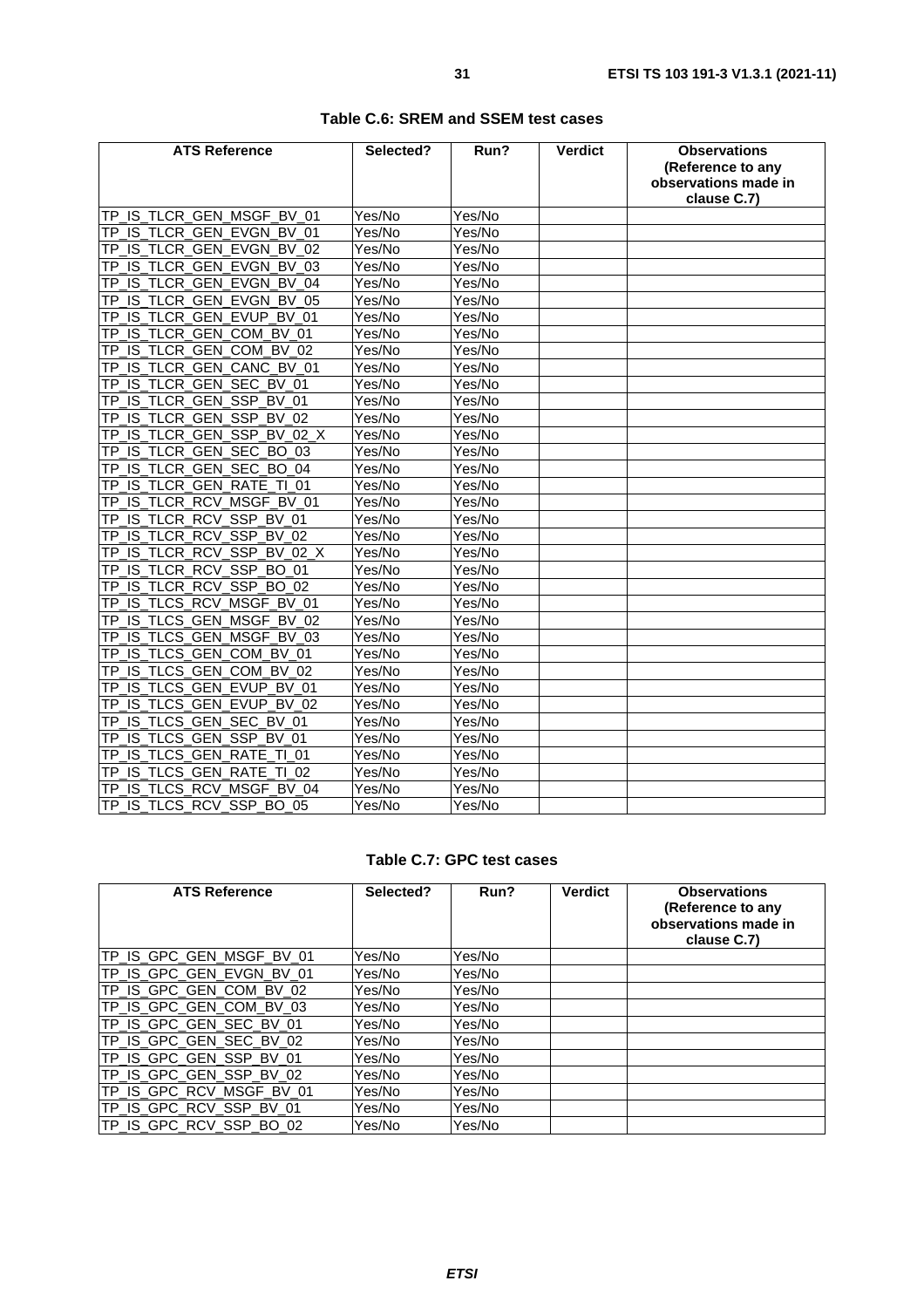#### <span id="page-31-0"></span>**Observations**  $C.9$

Additional information relevant to the technical content of the PCTR is given here.

32